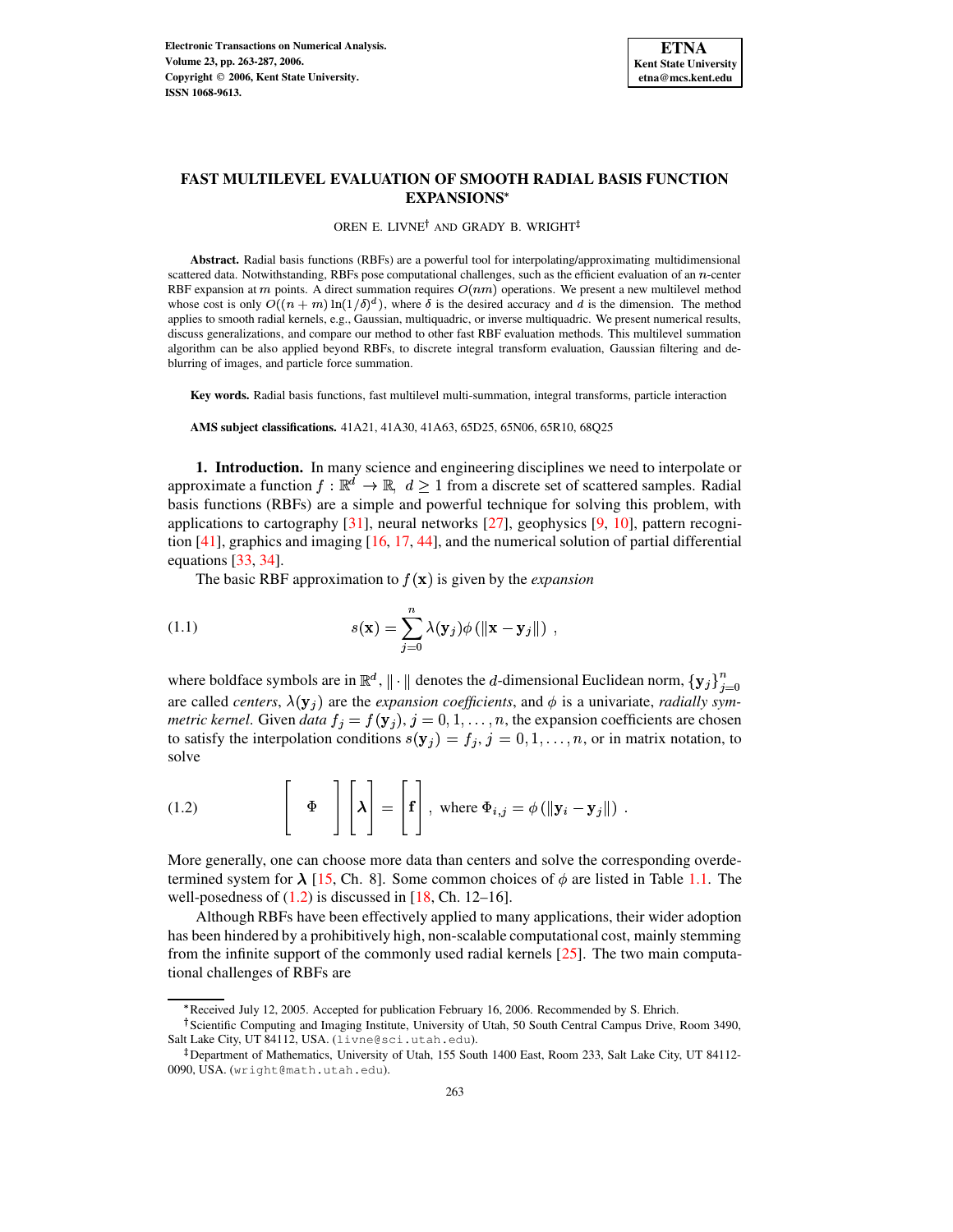<span id="page-1-0"></span>

| <b>Type of Radial Kernel</b>    | $\phi(r)$                                                                                                  |
|---------------------------------|------------------------------------------------------------------------------------------------------------|
| <b>Smooth Kernels</b>           |                                                                                                            |
| Gaussian (GA)                   | $e^{-(\varepsilon r)^2}$                                                                                   |
| Generalized multiquadric (GMQ)  | $(1+(\varepsilon r)^2)^{\nu/2}, \ \nu \neq 0$ and $\nu \notin 2\mathbb{N}$                                 |
| • Multiquadric $(MQ)$           | $(1+(\varepsilon r)^2)^{1/2}$                                                                              |
| • Inverse multiquadric $(IMQ)$  | $(1+(\varepsilon r)^2)^{-1/2}$                                                                             |
| • Inverse quadratic $(IQ)$      | $(1+(\varepsilon r)^2)^{-1}$                                                                               |
| <b>Piecewise Smooth Kernels</b> |                                                                                                            |
| Generalized Duchon spline (GDS) | $r^{2k}\ln r, \ k\in\mathbb{N}$                                                                            |
|                                 | $r^{2\nu}, \nu > 0$ and $\nu \notin \mathbb{N}$                                                            |
| Matérn                          | $\frac{2^{1-\nu}}{\Gamma(\nu)}r^{\nu}K_{\nu}(r),\ \nu>0$                                                   |
| Wendland [43]                   | $(1-r)^k_{+}p(r)$ , $p =$ polynomial, $k \in \mathbb{N}$                                                   |
| <b>Oscillatory Kernels</b>      |                                                                                                            |
| J-Bessel $(B)$ [24]             | $\phi_d(r) = \frac{J_{\frac{d}{2}-1}(\varepsilon r)}{(\varepsilon r)^{\frac{d}{2}-1}}, \ d = 1, 2, \ldots$ |

TABLE 1.1 *Some commonly used radial basis functions. In all cases,*  $\varepsilon > 0$ *.* 

- (A) *Fitting:* Given  $\{y_j\}_{j=0}^n$  and  $\{f_j\}_{j=0}^n$ , determine the expansion coefficients  $\{\lambda(y_j)\}_{j=0}^n$ .<br>Because  $\Phi$  in (1.2) is a *dense*  $(n + 1)$ -by- $(n + 1)$  symmetric matrix, standard direct in  $(1.2)$  is a *dense*  $(n + 1)$ -by- $(n + 1)$  symmetric matrix, standard direct solvers require  $O(n^3)$  operations.
- (B) *Evaluation:* Given  $\{y_j\}_{j=0}^n$  and  $\{\lambda(y_j)\}_{j=0}^n$ , evaluate the RBF interpolant [\(1.1\)](#page-0-1) at multiple points  $\mathbf{x} = \mathbf{x}_i$ ,  $i = 0, 1, ..., m$ . The cost of direct summation of (1.1) for all  $\mathbf{x}_i$  is  $O(mn)$ .

In practice, it is sufficient to solve  $(A)$  and  $(B)$  up to some specified error tolerance. A few Krylov-subspace iterative methods have been developed for (A)  $[2, 3, 21, 22, 23]$  $[2, 3, 21, 22, 23]$  $[2, 3, 21, 22, 23]$  $[2, 3, 21, 22, 23]$  $[2, 3, 21, 22, 23]$  $[2, 3, 21, 22, 23]$  $[2, 3, 21, 22, 23]$  $[2, 3, 21, 22, 23]$  $[2, 3, 21, 22, 23]$ . These algorithms require the ability to efficiently multiply  $\Phi$  by a vector. Thus, overcoming (B) is algorithms require the ability to efficiently multiply  $\Phi$  by a vector. Thus, overcoming (B) is also important to overcoming (A).

In this paper we develop a fast multilevel evaluation algorithm for reducing the computational cost of (B) to  $O((m+n)(\ln(1/\delta))^d)$  operations, where  $\delta$  is the desired evaluation accuracy. The method is applicable to any smooth  $\phi$  (e.g., Table [1.1,](#page-1-0) top section) in any accuracy. The method is applicable to any smooth  $\phi$  (e.g., Table 1.1, top section) in any dimension d, and to any centers  $\{y_i\}_{i=0}^n$  and evaluation points  $\{x_i\}_{i=0}^m$ . The idea is that a smooth  $\phi$  can be accurately represented on a coarser grid of fewer centers and evaluation points, at which a direct summation of  $(1.1)$  is less expensive. This approach builds on Brandt's multilevel evaluation of integral transforms [\[11\]](#page-23-6); because of the smoothness of  $\phi$ , our method only requires two levels.

Alternative fast RBF expansion methods are:

 *Fast Multipole Method (FMM).* Beatson and Newsam [\[7\]](#page-23-7) originally developed an FMM for evaluating RBF expansions with the  $k = 1$  GDS kernel (see Table [1.1\)](#page-1-0). More recently, Beatson and colleagues have extended the FMM to other radial ker-nels [\[4,](#page-23-8) [5,](#page-23-9) [6,](#page-23-10) [7,](#page-23-7) [19\]](#page-24-14). The evaluation complexity is  $O((m + n)(\ln n)(\ln(1/\delta))^{d+1}),$ where  $\delta$  is the desired accuracy. While these methods have been successful in applications [\[9,](#page-23-0) [10,](#page-23-1) [17\]](#page-24-3), they are rather complicated to program – especially in higher dimensions, because of the complex hierarchical structure and tree codes required to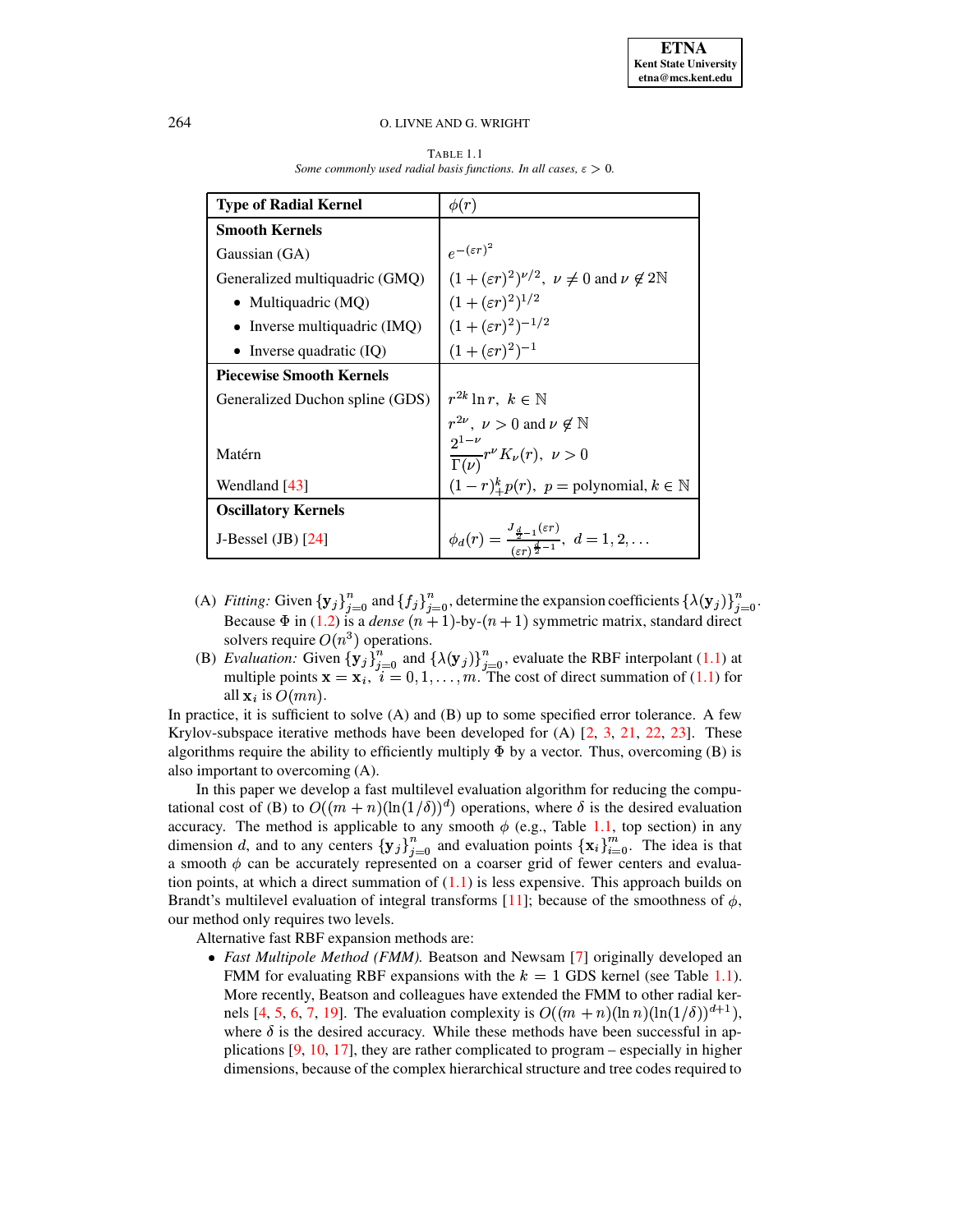decompose  $\phi$  into "near field" and "far field" components [\[15,](#page-23-3) §7.3]. Additionally, a different set of Laurent and Taylor coefficients must be determined for each new radial kernel and dimension  $d$ .

 *Fast Gauss Transform (FGT).* Roussos and Baxter [\[38,](#page-24-15) [39\]](#page-24-16) adapted the Fast Gauss Transform (FGT) of Greengard and Strain [\[30\]](#page-24-17) to RBF evaluation. Exploiting the conditionally positive (negative) definite properties of certain radial kernels, [\(1.1\)](#page-0-1) is replaced by the evaluation of  $(1.1)$  with the GA kernel using FGT, followed by an appropriate Gaussian quadrature rule for translating the GA result back to the original kernel. The algorithm's cost is  $O(m+n)$ , where the constant increases with the desired accuracy and dimension. FGT is non-hierarchical and parallelizable, but it is hard to precisely control the evaluation error due to the complicated quadrature rules.

The main advantages of our method include:

- (i) Its implementation is simple and easily parallelizable for *all* smooth kernels  $\phi$  in *any* dimension  $d$ .
- (ii) The evaluation error of the method normally depends only simple bounds on the derivatives of  $\phi(r)$  at  $r=0$  (such bounds for many useful kernels are given in Appendix [B\)](#page-21-0).
- (iii) The accuracy and complexity of any fast evaluation method must depend on  $\phi$  and thus on the "shape parameter"  $\varepsilon$ . In practice,  $\varepsilon$  is required to grow with n to avoid severe numerical ill-conditioning of the linear system  $(1.2)$  for computing the expansion coefficients [\[40\]](#page-24-18). Unlike the FMM and FGT methods, we explicitly include the shape parameter  $\varepsilon$  in our algorithm's analysis. Therefore, we are able to provide precise user control over the evaluation error and precise asymptotic results on the complexity.

Unlike the FMM, our method is presently limited to smooth radial kernels. Its generalization to piecewise-smooth kernels like GDS is still a work-in-progress; see  $\S7$ .

<span id="page-2-1"></span>Our algorithm has important applications beyond RBFs: filtering and de-blurring of images [\[29,](#page-24-19) pp. 165–184]; force summation among particles/atoms with smooth potential of interactions  $\phi$  (e.g., [\[11,](#page-23-6) §1–3]); evaluation and solution of *continuous* integral equations [\[20\]](#page-24-20)

(1.3) 
$$
s(\mathbf{x}) = \int_{\Omega} \phi(\|\mathbf{x} - \mathbf{y}\|) \lambda(\mathbf{y}) d\mathbf{y},
$$

discretized on the centers  $\{y_j\}_{j=0}^n$  and evaluation points  $\{x_i\}_{i=0}^m$ ; and so on.

The paper is organized as follows: In  $\S2$  $\S2$  we derive our fast evaluation algorithm in 1-D for any smooth kernel. We apply this general algorithm to specific smooth kernels from Table [1.1](#page-1-0) and show numerical results in §[3.](#page-7-0) The generalization of the algorithm to  $d > 1$ dimensions is described in  $\S 4$ , followed by application of the d-dimensional algorithm to specific smooth kernels in  $\S5$ . In  $\S6$ , we present several numerical results in two and three dimensions. We discuss future research in  $\S7$ .

<span id="page-2-0"></span>**2. 1-D fast evaluation algorithm.** Let  $\phi$  be a smooth radial kernel (see Table [1.1,](#page-1-0) top on) and  $\{y_i\}^n = \{x_i\}^m \in \mathbb{R}$ . Without loss of generality we assume that the centers **2. 1-D fast evaluation algorithm.** Let  $\phi$  be a smooth radial kernel (see Table 1.1, top section), and  $\{y_j\}_{i=0}^n$ ,  $\{x_i\}_{i=0}^m \subset \mathbb{R}$ . Without loss of generality, we assume that the centers section), and  $\{y_j\}_{j=0}^n$ ,  $\{x_i\}_{i=0}^m \subset \mathbb{R}$ . Without loss of generality, we assume that the centers  $\{y_j\}_{j=0}^n$  and the evaluation points  $\{x_i\}_{i=0}^m$  lie in [0, 1] and are sorted so that  $y_j < y_{j+1}$ ,  $j = 0, 1, \ldots, n - 1$ , and  $x_i < x_{i+1}$ , bints  ${x_i}_{i=0}^m$  lie ii<br>  $\langle x_{i+1}, i = 0, 1 \rangle$  $i = 0, 1, \ldots, m - 1$ . We denote by "level h" the  $j = 0, 1, \ldots, n - 1$ , and  $x_i < x_{i+1}, i = 0, 1, \ldots, m - 1$ . We denote by "level h" the collection of  $\{y_j\}_{j=0}^n$  and  $\{x_i\}_{i=0}^m$  and make no assumption on the densities of  $\{y_j\}_{j=0}^n$  and  $\{x_i\}_{i=0}^m$ . Quantities de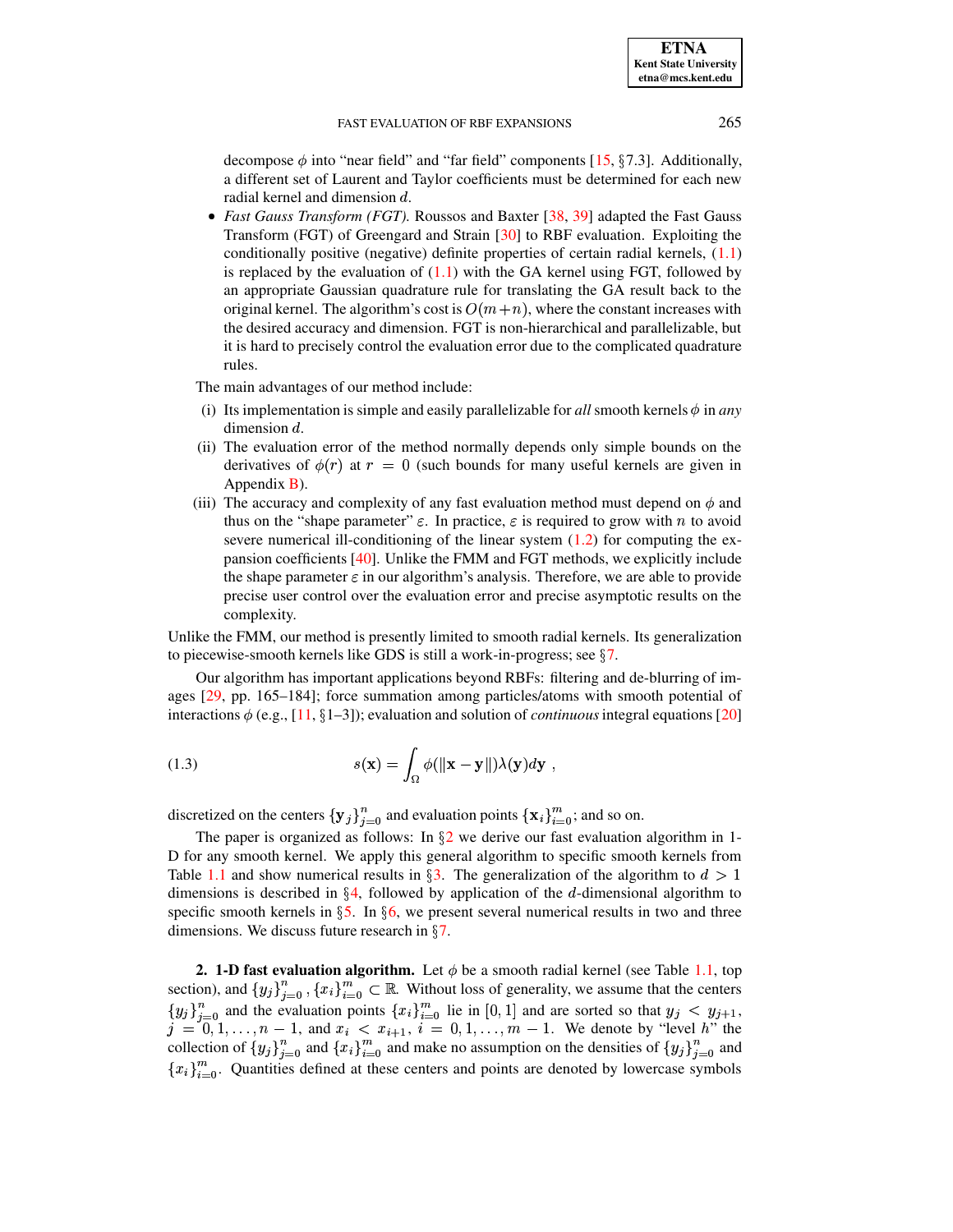Level h: 
$$
\begin{array}{ccccc}\n\overline{y_0} & y_1 & y_2 & y_3 & y_4 & & \overline{y_{n-1}} & y_n \\
\lambda(y_0) & \lambda(y_1) & \lambda(y_2) \lambda(y_3) & \lambda(y_4) & & \lambda(y_{n-1}) \lambda(y_n)\n\end{array}
$$

$$
\text{Level } H: \qquad \begin{array}{c} \overbrace{Y_0} \qquad \qquad Y_1 \\ \Lambda(Y_0) \qquad \qquad \Lambda(Y_1) \qquad \qquad \Lambda(Y_2) \end{array} \qquad \qquad \begin{array}{c} \overbrace{Y_{N-1}} \qquad \qquad Y_N \\ \Lambda(Y_{N-1}) \qquad \qquad \Lambda(Y_N) \end{array}
$$

<span id="page-3-0"></span>FIG. 2.1. Illustration of the two-level approach for the case  $p = 2$ .  $\{X_I\}_{I=0}^M$  are similarly defined over  ${x_i}_{i=0}^m$ . Level H contains  $O(p)$  points outside the convex hull of level h to allow centered interpolation.

(e.g.,  $\{\lambda(y_j)\}_{j=0}^n$ ,  $\{s(x_i)\}_{i=0}^m$ ). The 1-D evaluation task is to compute

<span id="page-3-1"></span>(2.1) 
$$
s(x_i) = \sum_{j=0}^n \lambda(y_j) \phi(|x_i - y_j|) , \quad i = 0, 1, ..., m.
$$

We define an auxiliary "level H" consisting of two uniform grids  $\{Y_J\}_{J=0}^N$  and  $\{X_I\}_{I=0}^M$  with spacing H each. These grids cover  $\{y_j\}_{j=0}^n$  and  $\{x_i\}_{i=0}^m$ , respectively, so that a discrete function defined at level H can be approximated at any  $y_j$  using *centered* pth-order interpolation, for some even  $p \in \mathbb{N}$ . Specifically, we choose

$$
Y_J = y_0 - \frac{(p-1)H}{2} + JH, \quad J = 0, 1, ..., N, \quad N = \left\lfloor \frac{y_n - y_0}{H} - 0.5 \right\rfloor + p,
$$
  

$$
X_I = x_0 - \frac{(p-1)H}{2} + IH, \quad I = 0, 1, ..., M, \quad M = \left\lfloor \frac{x_m - x_0}{H} - 0.5 \right\rfloor + p.
$$

Quantities defined at level H are denoted by uppercase symbols (e.g.,  $\{\Lambda(Y_J)\}_{J=0}^N$ ,  $\{S(X_I)\}_{I=0}^M$ ); see Fig. 2.1. Level H is coarser than, and at most comparable with level h;  $H, p$  are determined by the shape parameter  $\varepsilon$  of  $\phi$  and the target accuracy  $\delta$  in  $\{s(x_i)\}_{i=0}^m$  (see §2.1, §3). The evaluation algorithm replaces the expensive summation  $(2.1)$  at level h by a less expensive summation at level H by utilizing the spatial smoothness of  $\phi$ . First,  $\phi(|x_i - y|)$  is a smooth function of y, for every fixed  $x_i$ . Therefore its value at  $y = y_j$  can be approximated by a centered pth-order interpolation from its values at neighboring  $Y_J$ 's. Namely,

<span id="page-3-2"></span>(2.2) 
$$
\phi(|x_i - y_j|) = \sum_{J \in \sigma_j} \omega_{jJ} \phi(|x_i - Y_J|) + O(\delta_{\mathcal{I}}), \ \ j = 0, 1, ..., n,
$$

where  $\sigma_j := \{ J : |Y_J - y_j| < pH/2 \}, \omega_{jJ}$  are the centered pth-order interpolation weights from the coarse centers  $Y_J$  to  $y_j$ , and  $\delta_{\mathcal{I}}$  is the interpolation error, which we bound in §2.1 and  $\S$ 3. Substituting the approximation (2.2) into (2.1) and interchanging the order of summation, we obtain

<span id="page-3-3"></span>
$$
s(x_i) = \sum_{j=0}^{n} \left[ \sum_{J \in \sigma_j} \omega_{jJ} \phi(|x_i - Y_J|) + O(\delta_{\mathcal{I}}) \right] \lambda(y_j)
$$
  
= 
$$
\sum_{J=0}^{N} \phi(|x_i - Y_J|) \sum_{j: J \in \sigma_j} \omega_{jJ} \lambda(y_j) + O(n||\lambda||_{\infty} \delta_{\mathcal{I}})
$$
  
= 
$$
\sum_{J=0}^{N} \Lambda(Y_J) \phi(|x_i - Y_J|) + O(n||\lambda||_{\infty} \delta_{\mathcal{I}}), \quad i = 0, 1, ..., m,
$$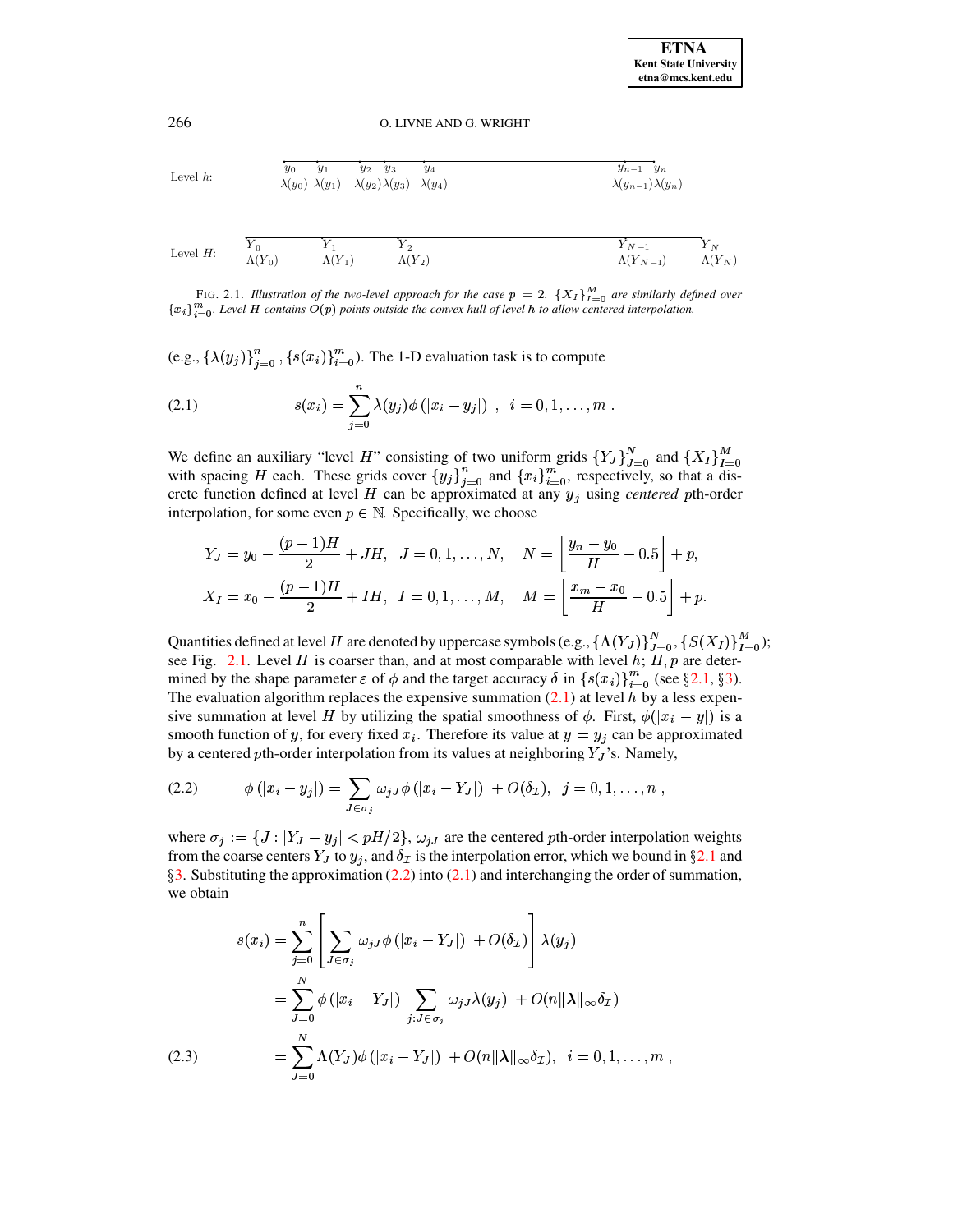<span id="page-4-4"></span>where

(2.4) 
$$
\Lambda(Y_J) := \sum_{j: J \in \sigma_j} \omega_{jJ} \lambda(y_j), J = 0, 1, \dots, N,
$$

which is called *anterpolation* [11] or aggregation of  $\{\lambda(y_j)\}_{j=0}^n$  to level H. The upper bound for the total interpolation error in  $s(x_i)$  is  $O(n||\lambda||_{\infty}\delta_{\mathcal{I}})$ , where  $||\lambda||_{\infty}$  is the maximum norm of  $\{\lambda(y_j)\}_{j=0}^n$ . In fact, if we assume that local errors accumulate randomly, the total error will only be  $O(\sqrt{n} ||\lambda||_{\infty} \delta_{\mathcal{I}})$ .

<span id="page-4-0"></span>Second, we similarly use the smoothness of  $\phi(|x-Y_J|)$  as a function of x for a fixed  $Y_J$  to approximate its value at  $x = x_i$  by a centered pth-order interpolation from its values neighboring  $X_I$ 's. Namely,

$$
(2.5) \qquad \phi(|x_i - Y_J|) = \sum_{I \in \overline{\sigma}_i} \overline{\omega}_{iI} \phi(|X_I - Y_J|) + O(\delta_{\mathcal{I}}), \quad i = 0, 1, \ldots, m.
$$

where  $\overline{\sigma}_i := \{I : |X_I - x_i| < pH/2\}$ , and  $\overline{\omega}_{iI}$  are the centered pth-order interpolation weights from the coarse evaluation points  $X_I$  to  $x_i$ . Substituting (2.5) into (2.3) gives

<span id="page-4-3"></span>
$$
s(x_i) = \sum_{J=0}^{N} \Lambda(Y_J) \left[ \sum_{I \in \overline{\sigma}_i} \overline{\omega}_{iI} \phi(|X_I - Y_J|) + O(\delta_{\mathcal{I}}) \right] + O(n||\lambda||_{\infty} \delta_{\mathcal{I}})
$$
  
\n
$$
= \sum_{I \in \overline{\sigma}_i} \overline{\omega}_{iI} \sum_{J=0}^{N} \Lambda(Y_J) \phi(|X_I - Y_J|) + O(n||\lambda||_{\infty} \delta_{\mathcal{I}})
$$
  
\n(2.6)  
\n
$$
= \sum_{I \in \overline{\sigma}_i} \overline{\omega}_{iI} S(X_I) + O(n||\lambda||_{\infty} \delta_{\mathcal{I}}), \quad i = 0, 1, ..., m,
$$

<span id="page-4-1"></span>where

(2.7) 
$$
S(X_I) := \sum_{J=0}^{N} \Lambda(Y_J) \phi(|X_I - Y_J|), \ I = 0, 1, ..., M.
$$

<span id="page-4-2"></span>For fast-decaying  $\phi$  (e.g. GA),(2.7) can be truncated to a neighborhood of  $X_I$  and replaced by

$$
(2.8) \quad S(X_I) = \sum_{J:|Y_J - X_I| < cH} \Lambda(Y_J) \phi(|X_I - Y_J|) + O(n||\lambda||_\infty \delta_T), \quad I = 0, 1, \dots, M,
$$

where  $c \in \mathbb{N}$  and the truncation error  $\delta_{\mathcal{T}}$  depends on  $\phi$  and c. If  $\phi$  does not decay fast (or at all) as  $r \to \infty$  (e.g. IMQ and MQ), we resort to  $c = N$  (i.e. no truncation).

Thus, the original evaluation task  $(2.1)$  is replaced by the less expensive, analogous evaluation task (2.8) at level H. Assuming (2.8) is directly summed, we can reconstruct  $\{s(x_i)\}_{i=0}^m$ by *interpolating*  $\{S(X_I)\}_{I=0}^M$  back to level h, namely, computing (2.6). Summarizing, our fast evaluation task consists of the following steps:

- 1. Anterpolation: for every  $j = 0, 1, ..., n$ , compute the anterpolation weights  $\{\omega_{jJ}\}_{J \in \sigma_{j}}$ . Compute the coarse expansion coefficients  $\{\Lambda(Y_J)\}_{J=0}^N$  using (2.4).
- 2. Coarse Level Summation: evaluate  $S(X_I)$ ,  $I = 0, 1, ..., M$  using (2.8).
- 3. Interpolation: for every  $i = 0, 1, ..., m$ , compute the interpolation weights  $\{\overline{\omega}_{iI}\}_{I \in \overline{\sigma}_i}$ . Then interpolate  $\{S(X_I)\}_{I=0}^M$  to  $\{s(x_i)\}_{i=0}^m$  using (2.6).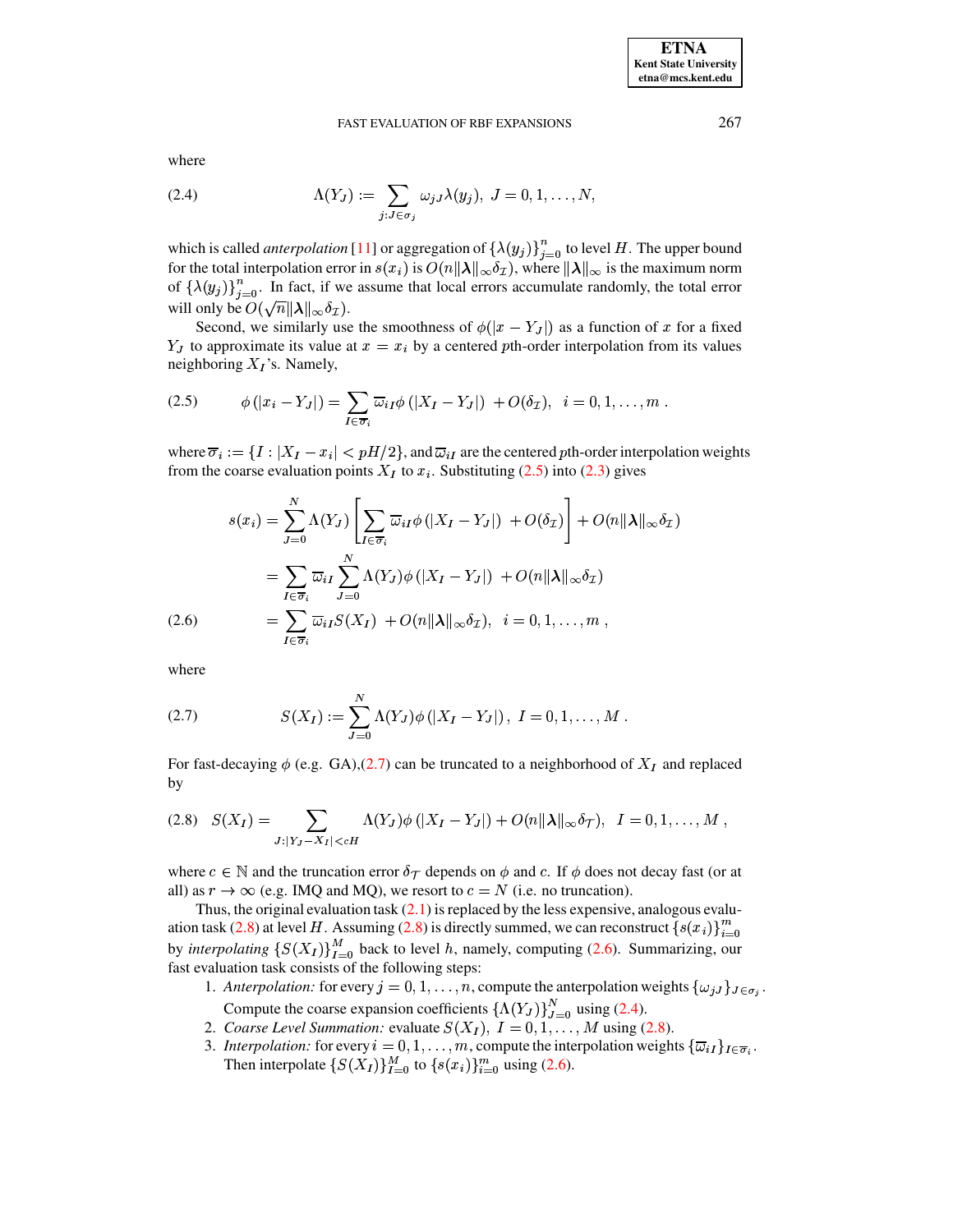<span id="page-5-0"></span>2.1. Complexity and accuracy. Step 1 consists of two parts. Computing the weights  $\{\omega_{iJ}\}\$  requires  $O(pn)$  operations (see Appendix A). Then (2.4) is executed in  $O(pn)$  operations (see §2.2). The truncated coarse sum in step 2 requires  $O(cM)$  operations. In some cases, this cost can be cut using the Fast Fourier Transform (FFT) as discussed below. Step 3 consists of computing  $\{\overline{\omega}_{iI}\}_I$ , which costs  $O(pm)$ , and interpolating the level H RBF expansion to level h for a cost of  $O(pm)$ . The algorithm's complexity is thus

$$
(2.9) \t\t W \sim (n+m)p + \frac{c}{H}
$$

Because the coarse grid interpolations are centered and p is even, the error  $\delta_{\mathcal{I}}$  can be bounded by  $[42, p. 32]$ 

$$
\delta_{\mathcal{I}} = \left| \phi(|x_i - y_j|) - \sum_{J \in \sigma_j} \omega_{jJ} \phi(|x_i - Y_J|) \right| \leq \frac{H^p \left[ \Gamma\left(\frac{p+1}{2}\right) \right]^2}{p!\pi} \left| \phi^{(p)}(x_i - \xi) \right|,
$$

where  $\xi$  is in the convex hull of  $\{Y_J\}_{J \in \sigma_j}$ ,  $j = 0, 1, ..., n$ . For infinitely smooth  $\phi$  we obtain the uniform bound

<span id="page-5-3"></span>
$$
\delta_{\mathcal{I}} \leq \frac{H^p \left[ \Gamma \left( \frac{p+1}{2} \right) \right]^2}{p!\pi} \left\| \phi^{(p)} \right\|_{\infty}
$$

The truncation error  $\delta_{\mathcal{T}}$  in  $S(X_I)$  due to (2.8) is bounded by the "tail" of  $\phi$ . For every I,

$$
\delta_{\mathcal{T}} \leq \int_{-\infty}^{X_I-cH} |\phi(|Y-X_I|)|dY + \int_{X_I+cH}^{\infty} |\phi(|Y-X_I|)|dY = 2\int_{cH}^{\infty} |\phi(r)|dr.
$$

Let s contain the values from directly summing  $(2.1)$  and  $\hat{\mathbf{s}}$  the contain the values from our fast evaluation for  $i = 0, 1, \ldots, m$ . We define the evaluation accuracy as the relative error norm

<span id="page-5-2"></span>
$$
(2.10) \t\t\t\t\t E := \frac{\|\mathbf{s} - \hat{\mathbf{s}}\|_{\infty}}{\|\mathbf{s}\|_{\infty}}.
$$

<span id="page-5-1"></span>Using the bounds on  $\delta_{\mathcal{I}}$  and  $\delta_{\mathcal{T}}$ , we obtain

$$
(2.11) \t E \sim \kappa \left( \frac{H^p \left[ \Gamma \left( \frac{p+1}{2} \right) \right]^2}{p!\pi} \left\| \phi^{(p)} \right\|_{\infty} + 2 \int_{cH}^{\infty} \|\phi(r)\| dr \right),
$$

where  $\kappa := n \|\lambda\|_{\infty}/\|s\|_{\infty}$  is a measure of the condition number of the direct evaluation problem  $(2.1)$  (see the paragraph below). The algorithm's efficiency is determined by choosing the parameters H, p, c to minimize W for a bounded accuracy  $E \leq \delta$  (or minimize E subject to bounded  $W$ ). An exact optimization is of course not required. The algorithm's efficiency depends only on  $\phi$ , not on the specific locations  $\{y_j\}_{j=0}^n$ ,  $\{x_i\}_{i=0}^m$  or the values  $\{\lambda(y_j)\}_{j=0}^n$ . In §3 we show for a few specific RBFs that by correctly choosing the parameters (normally  $p \sim c \sim \ln(1/\delta)$ ), the algorithm scales linearly with  $n + m$  with constant  $\sim \ln(1/\delta)$ .

We conclude this section with a note on the condition number  $\kappa$  of (2.1). From [32], we know that if  $(2.1)$  is summed directly with precision u, then relative errors in s of size  $\kappa u$ would be introduced. For example, if  $u = 10^{-16}$ ,  $\|\lambda\|_{\infty} = O(10^8)$ , and  $\{\lambda(y_j)\}_{j=0}^n$  have alternating signs so that  $\|\mathbf{s}\|_{\infty} = O(1)$  (as is often the case in RBF approximations), then  $\kappa u = O(10^8 u) = O(10^{-8})$ . This error analysis also holds true for *any* indirect summation method of  $(2.1)$  (e.g. FMM, FGT, or the current approach). Similar to these other fast evalution methods, we hereafter assume that the condition number  $\kappa$  is not too large, otherwise  $\delta_{\mathcal{I}}$ ,  $\delta_{\mathcal{T}}$  should be much smaller than  $\delta$  to achieve  $E \leq \delta$ .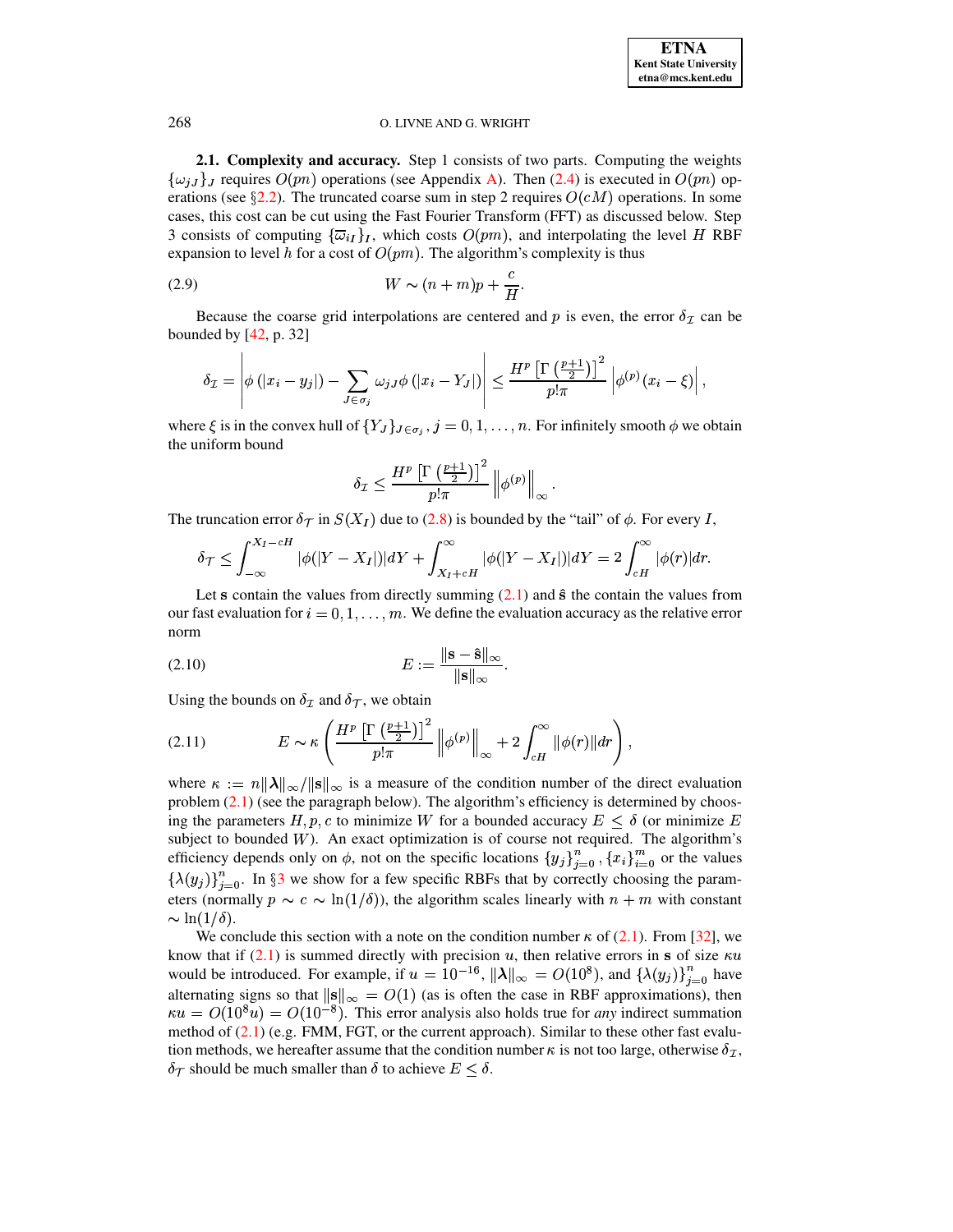<span id="page-6-2"></span>

| <b>ETNA</b>                  |
|------------------------------|
| <b>Kent State University</b> |
| etna@mcs.kent.edu            |

<span id="page-6-0"></span>**2.2.** Fast update; parallelization. *Interpolation*. Note that each  $s(x_i)$ ,  $i = 0, 1, ..., m$ , in step 3 can be independently interpolated from  $\{S(X_I)\}_{I=0}^M$ . Hence, evaluating at a new point x costs  $O(p) = O(\ln(1/\delta))$  operations, without repeating or updating steps 1 and 2. Most likely, new evaluation points lie in the convex hull of  $\{Y_J\}_{J=0}^N$  and thus of  $\{X_I\}_{I=0}^M$ . However, if x cannot be centrally interpolated from existing  $\{X_I\}_{I=0}^{\overline{M}}$ , we append the coarse<br>grid with at most p new  $X_I$ 's near x. The coarse summation (2.7) is then performed for the new  $X_I$ 's and  $s(x_i)$  is centrally interpolated from these  $S(X_I)$ . This update requires  $O(pN)$ operations, which for some cases may be  $O(\sqrt{n}\ln(1/\delta))$  (see §3); further evaluations inside the convex hull of the extended coarse grid cost only  $O(\ln(1/\delta))$  per new evaluation point.

Anterpolation. Adjointly to interpolation, we implement anterpolation in our code as follows. First, all  $\{\Lambda(Y_J)\}_{J=0}^N$  are set to zero. For each  $j = 0, 1, \ldots, n$  we increment the coarse expansion coefficients which include  $\lambda(y_j)$  in their sum (2.4); namely,

$$
(2.12) \qquad \Lambda(Y_J) \longleftarrow \Lambda(Y_J) + \omega_{jJ}\lambda(y_j), \quad \forall J \in \sigma_j
$$

This computation may be interpreted as distributing  $\lambda(y_i)$  between several neighboring coarse centers, as illustrated in Fig. 2.2. A new center  $y$  can now be accommodated by incrementing



<span id="page-6-1"></span>FIG. 2.2. Anterpolation can be interpreted as distributing each  $\lambda(y_i)$  between several neighboring coarse centers  $Y_J$ . The Figure depicts an example for  $p = 4$ .

few  $\Lambda(Y_J)$ 's neighboring y by (2.12) (O(p) operations), updating the coarse sums (2.7) for all  $X_I$ 's ( $O(pN)$ ) operations), and interpolating ( $O(pm)$ ) operations), a total of  $O(p(m+N))$ operations. Note that if we want to update the interpolant  $s(x_i)$  only for some  $x_i$  near y, we need update only  $O(p)$  relevant  $S(X_I)$  with  $X_I$  near  $x_i$ , hence the cost of this update is only  $O(p^2)$ . For y outside the convex hull of  $\{Y_J\}_{J=0}^N$ , use a grid extension as in the previous paragraph. This complexity analysis also applies to *removing* a center  $y_i$  from the RBF interpolant.

Parallelization. The fast evaluation algorithm readily lends itself to distributed architectures. Anterpolation of each  $\lambda(y_i)$  to the coarse lattice can be done independently of the others, however, multiple j's may require conflicting access to the same coarse data (all  $y_i$ 's with  $J \in \sigma_i$  would like to add their contributions to  $\Lambda(Y_J)$ ). A domain decomposition approach in which each processor is assigned a contiguous sub-domain of the centers  ${y_j}_{j=0}^n$ to work on, will resolve such conflicts. Similar ideas can be applied to the coarse level summation and interpolation steps.

<span id="page-6-3"></span>**2.3. Fast coarse level summation.** In cases where the evaluation points  $\{x_i\}_{i=0}^m$  are not far outside the convex hull of the centers  $\{y_j\}_{j=0}^n$ , and vice versa, the coarse evaluation points can be set equal to the coarse centers, viz.  $M = N$ ,  $X_J = Y_J$ ,  $J = 0, 1, ..., N$ . The coarse level summation  $(2.7)$  then amounts to a matrix vector product similar to  $(1.2)$ , where  $\Phi$  is now an  $N \times N$  symmetric Toeplitz matrix. Thus, (2.7) can be computed in  $O(N \ln N)$  operations using the FFT [28, pp. 201–202]. This approach is especially attractive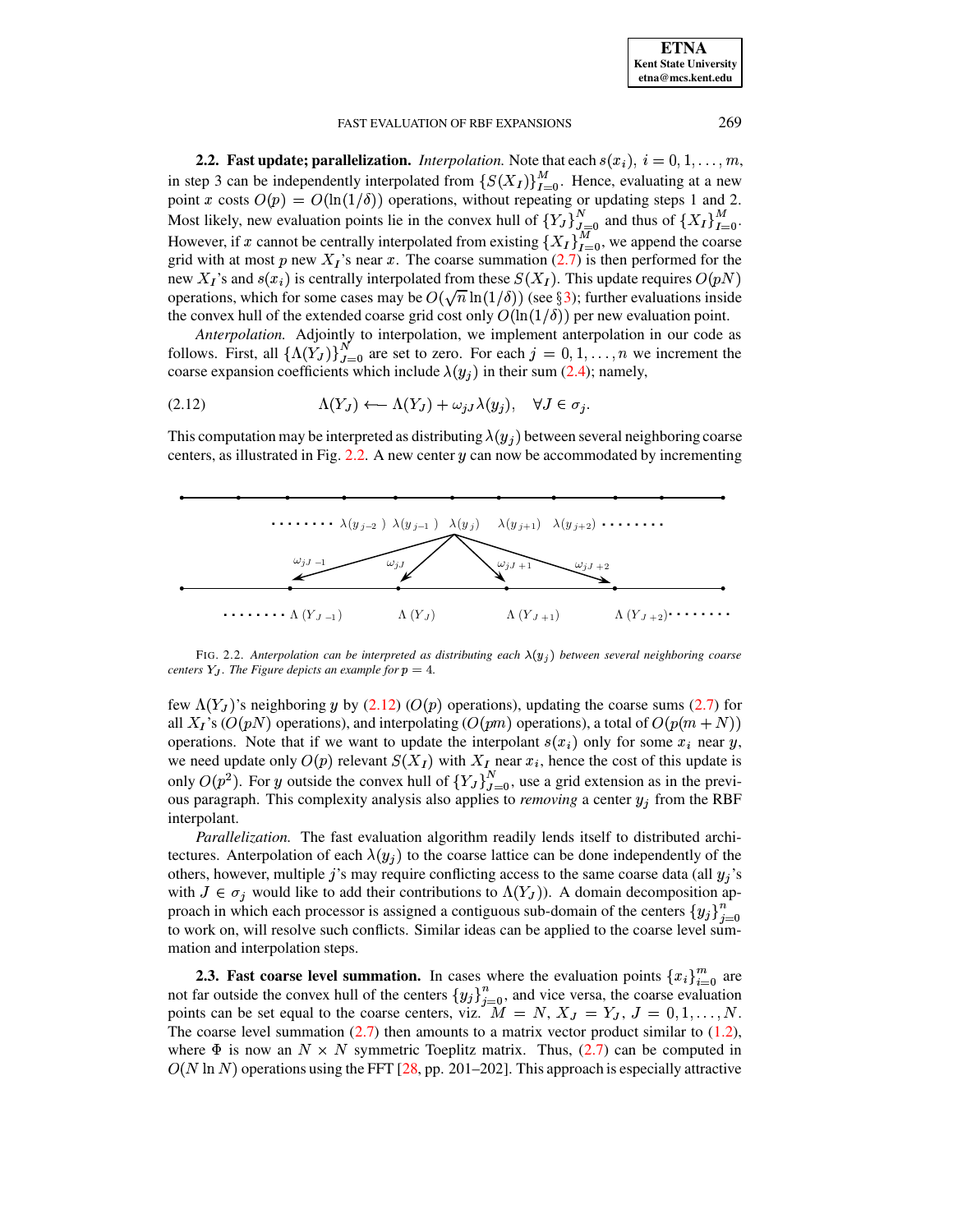for reducing the  $O(N^2)$  complexity of a non-truncated coarse level summation (i.e  $c = N$ ) for a large enough  $N$ . The complexity of the algorithm thus becomes

$$
W \sim (n+m)p + \frac{1}{H} \min \left\{ c, \ln \frac{1}{H} \right\},\,
$$

<span id="page-7-0"></span>which scales linearly with  $n$  and  $m$ .

## **3. Examples of 1-D evaluation.**

**3.1. GA** kernel. Let  $\phi(r) = e^{-(\varepsilon r)^2}$ . Then

<span id="page-7-5"></span>
$$
\left\|\phi^{(p)}\right\|_{\infty}=\varepsilon^p\frac{p!}{(p/2)!},
$$

<span id="page-7-1"></span>(see [\(B.2\)](#page-21-1) of Appendix [B](#page-21-0) with  $d = 1$ ). In addition,  $\phi$  exponentially decays at  $r \to \infty$ , and the "tail" is bounded by  $[1, p. 298]$  $[1, p. 298]$ 

(3.1) 
$$
\int_{cH}^{\infty} e^{-\varepsilon^2 r^2} dr \leq \frac{e^{-(cH\varepsilon)^2}}{\varepsilon}.
$$

Using  $(3.1)$  and Stirling's asymptotic formula  $[1, p. 257]$  $[1, p. 257]$ 

$$
(3.2)\qquad \qquad \Gamma(az+b) \sim \sqrt{2\pi}e^{-az}(az)^{az+b-1/2}
$$

in  $(2.11)$ , we obtain the accuracy estimate (keeping only the main terms)

$$
E \sim \left(\frac{2}{\sqrt{\pi p}}\right) \left(\frac{H\varepsilon \sqrt{p}}{\sqrt{2e}}\right)^p + 2 \frac{e^{-(cH\varepsilon)^2}}{\varepsilon} \lesssim \left(\frac{H\varepsilon \sqrt{p}}{\sqrt{2e}}\right)^p + \frac{e^{-(cH\varepsilon)^2}}{\varepsilon}.
$$

The first term in E can be bounded by  $\delta$  only if we require  $H\varepsilon\sqrt{p} < b\sqrt{2e}$  for some  $0 < b <$ 1, and  $p = O(\ln(1/\delta))$ . Thus,

ÐY <sup>+</sup> uñ (3.3) (

$$
(3.4) \t\t\t p \sim \ln \frac{1}{\delta}.
$$

In practice, p is rounded to the next even integer. The second term is bounded by  $O(\delta)$  if

<span id="page-7-4"></span><span id="page-7-3"></span><span id="page-7-2"></span>
$$
\ln\frac{1}{\varepsilon} - (cH\varepsilon)^2 \lesssim \ln\delta \quad \Longleftrightarrow \quad \frac{1}{H\varepsilon} \left(\ln\frac{1}{\varepsilon\delta}\right)^{\frac{1}{2}} \lesssim c,
$$

provided  $\varepsilon \delta < 1$ . W is minimized if and only if c is, hence we choose

$$
(3.5) \t\t\t c \sim \left(\ln\frac{1}{\varepsilon\delta}\ln\frac{1}{\delta}\right)^{\frac{1}{2}}.
$$

By selecting  $(3.3)$ – $(3.5)$ , we can evaluate  $(2.1)$  for the GA RBF in

(3.6) 
$$
W \sim O\left(\left(\ln \frac{1}{\delta}\right)(n+m) + \left(\ln \frac{1}{\varepsilon \delta} \ln \frac{1}{\delta}\right)^{\frac{1}{2}} \varepsilon\right)
$$

operations. The complexity scales linearly with n and m for all  $\varepsilon \leq n$ . If  $\varepsilon \gg n$ , the original summation [\(2.1\)](#page-3-1) can be truncated similarly to [\(2.8\)](#page-4-2) and directly evaluated in  $O(n +$  $m$ ) operations. Hence, the evaluation task  $(2.1)$  with the GA kernel can be carried out in  $O(n + m)$  operations, for all  $\varepsilon > 0$ .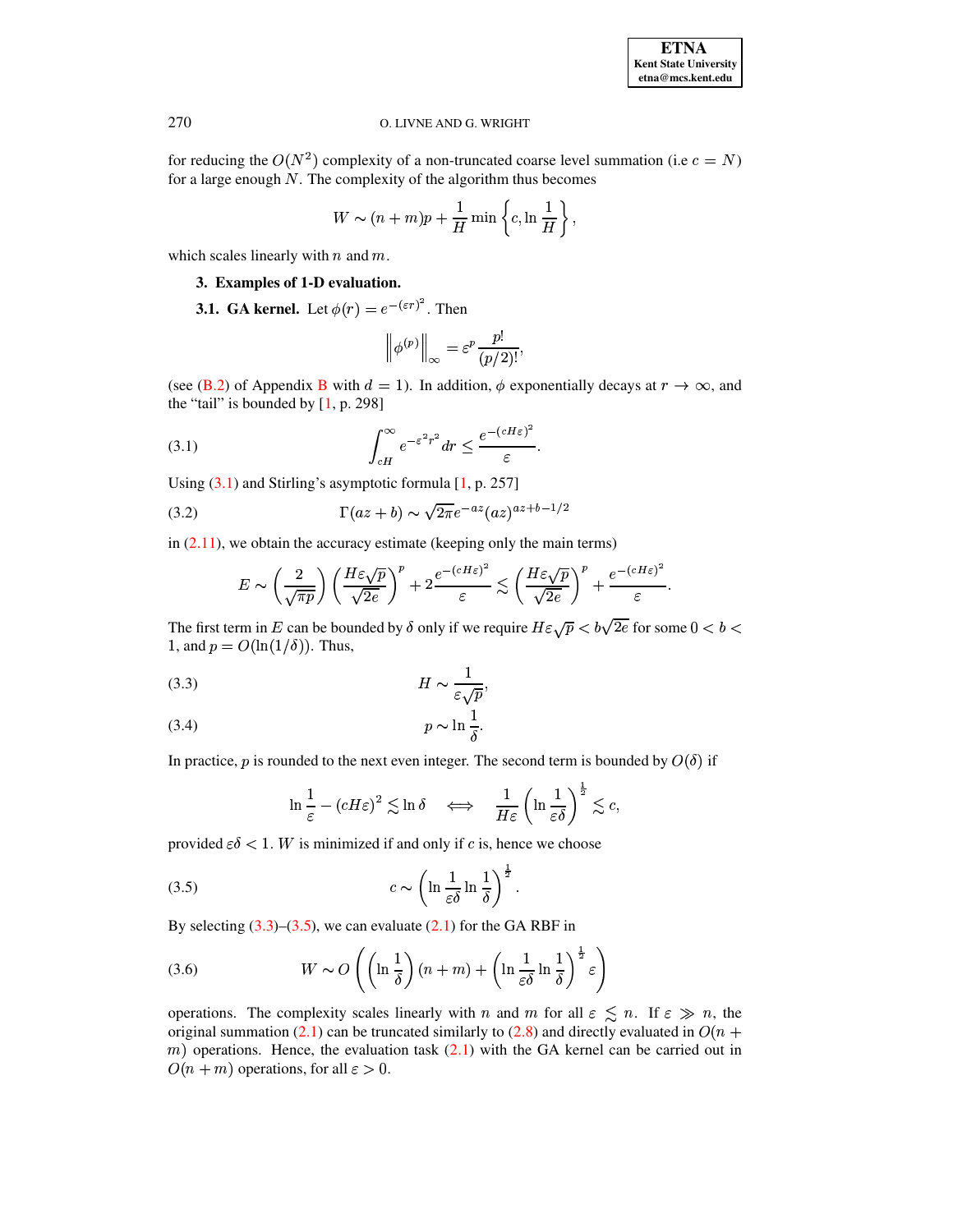<span id="page-8-1"></span>**3.1.1. Numerical experiments.** We numerically verify the accuracy and work estimates for our multilevel method derived above. In all experiments we set  $\varepsilon = \sqrt{n}/4$  and  $m =$ 2n. Similar results are obtained with other  $n, m, \varepsilon$ . We do not employ the FFT summation technique of  $\S$ 2.3.

To enforce  $\delta_{\mathcal{I}} + \delta_{\mathcal{T}} \leq \delta$ , we set the algorithm's parameters so that  $\delta_{\mathcal{I}} = \delta_{\mathcal{T}} = \delta/2$ . The work  $(3.6)$  is then minimized when H, p, c are chosen as follows:

<span id="page-8-3"></span>(3.7) 
$$
\overline{p} = \frac{\ln \frac{2}{\delta}}{\ln \frac{1}{b}}
$$

$$
H = \frac{b}{\varepsilon} \left(\frac{2e}{\overline{p}}\right)^{\frac{1}{2}},
$$

 $(3.8)$  $p=||\overline{p}||$ ,

$$
c = \begin{cases} \left\lceil \frac{g}{H\varepsilon} \left( \ln \frac{4}{\varepsilon \delta} \right)^{\frac{1}{2}} \right\rceil & \varepsilon < \frac{4}{\delta} \\ 0 & \varepsilon \ge \frac{4}{\delta} \end{cases}
$$

where  $\lceil \cdot \rceil$  denotes rounding to the next integer and  $\lceil \cdot \rceil$  indicates rounding the argument to the next even integer. We use  $b = 1/4$  and  $g = 1.1$ ; a more precise analysis (also alleviating the need for the deriviation (3.3)–(3.5)) could optimize b, g by preparing a numerical table of the relative error  $E = E(b, g)$  (measured for several different n's versus a direct evaluation of (2.1), and averaged over several random  $\{\lambda(y_j)\}_{j=0}^n$ ), and using  $b, g$  to minimize W under  $E \leq \delta$ . However, this hardly seems profitable, as good results are obtained for our rough estimates for  $b, q$ .

First, we verify that with this choice of parameters the relative error  $E(2.10)$  is indeed  $O(\delta)$ . Table 3.1 shows the E for various values of n and  $\delta$ . Each entry in the table is the average of ten different experiments, where  $\{y_j\}_{j=0}^n$  and  $\{x_i\}_{i=0}^m$  were randomly selected in [0,1], and  $\{\lambda(y_j)\}_{j=0}^n$  randomly chosen in  $[-1,1]$  in each experiment. Clearly, E is below  $\delta$ in all cases.

TABLE 3.1 Relative error E of the multilevel evaluation method for the GA, versus n and  $\delta$  ( $m = 2n$ ).

<span id="page-8-0"></span>

| $n \mid \delta = 10^{-2}$      | $\delta = 10^{-4}$ $\delta = 10^{-6}$ |                                                                | $\delta = 10^{-8}$ $\delta = 10^{-10}$ |                       |
|--------------------------------|---------------------------------------|----------------------------------------------------------------|----------------------------------------|-----------------------|
| $100\, \,5.34\cdot10^{-3}$     |                                       | $1.34 \cdot 10^{-5}$ $7.12 \cdot 10^{-8}$ $1.84 \cdot 10^{-9}$ |                                        | $5.90 \cdot 10^{-12}$ |
| $200 \mid 5.55 \cdot 10^{-3}$  |                                       | $2.07 \cdot 10^{-5}$ $5.66 \cdot 10^{-8}$ $1.39 \cdot 10^{-9}$ |                                        | $7.43 \cdot 10^{-12}$ |
| 400   $3.50 \cdot 10^{-3}$     |                                       | $1.12 \cdot 10^{-5}$ $5.71 \cdot 10^{-8}$ $1.23 \cdot 10^{-9}$ |                                        | $6.49 \cdot 10^{-12}$ |
| 800   $4.28 \cdot 10^{-3}$     |                                       | $1.99 \cdot 10^{-5}$ $4.99 \cdot 10^{-8}$                      | $1.59 \cdot 10^{-9}$                   | $4.81 \cdot 10^{-12}$ |
| $1600 \mid 3.15 \cdot 10^{-3}$ |                                       | $1.95 \cdot 10^{-5}$ $9.21 \cdot 10^{-8}$ $1.44 \cdot 10^{-9}$ |                                        | $7.84 \cdot 10^{-12}$ |

Second, we verify that the work W (3.6) linearly scales with m, n, and  $\ln(1/\delta)$ . Table 3.2 compares the number of operations required for our multilevel method for various values of n and  $\delta$ , with a direct evaluation. Each evaluation of  $e^{-t}$  is counted as one operation. As expected, the results follow the work estimate (3.6), giving  $W \approx \alpha \ln(1/\delta)(n+m)$ , where  $5.7 < \alpha < 7.2$ . Note that the hidden constant (which is of course only roughly estimated here) is very small.

<span id="page-8-2"></span>**3.2. MQ kernel.** Let  $\phi(r) = (1 + (\varepsilon r)^2)^{\frac{1}{2}}$ . This kernel grows as  $r \to \infty$ , hence we do not truncate the coarse level sum by choosing  $c = N$  in (2.8). From (B.6) of Appendix B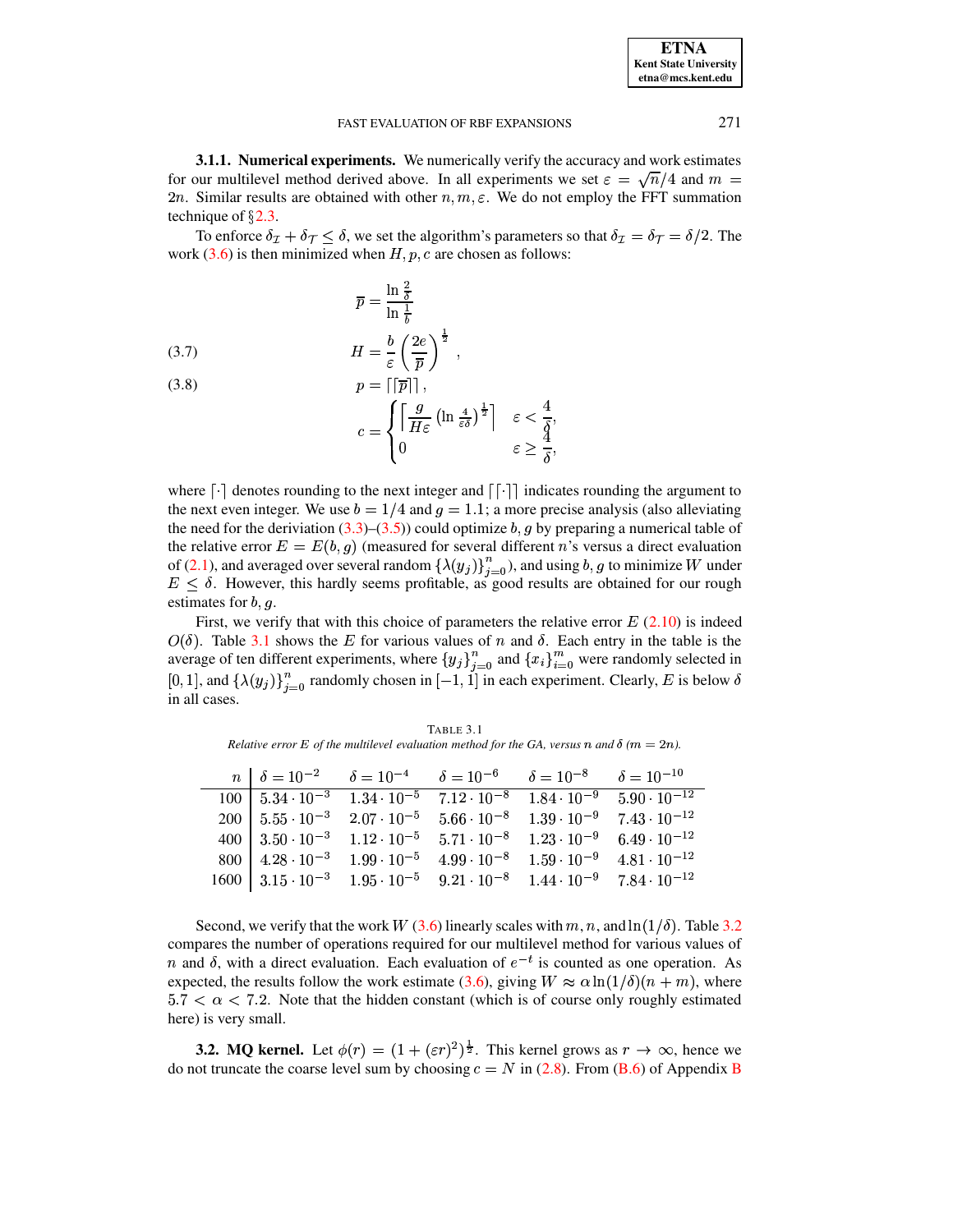#### TABLE 3.2

<span id="page-9-0"></span>*Work (number of floating-point operations) required of the multilevel evaluation method for the GA, for* various  $n$  and desired accuracies  $\delta$ . The right column indicates the number of operations required for a direct *evaluation. We average over centers and expansion coefficients as in Table [3.1.](#page-8-0)*

| $\boldsymbol{n}$ |        | $\delta = 10^{-2}$ $\delta = 10^{-4}$ $\delta = 10^{-6}$ $\delta = 10^{-8}$ $\delta = 10^{-10}$ |        |        |        | direct   |
|------------------|--------|-------------------------------------------------------------------------------------------------|--------|--------|--------|----------|
| 100              | 10402  | 19911                                                                                           | 29940  | 35282  | 45686  | 100000   |
| <b>200</b>       | 20492  | 38816                                                                                           | 57820  | 68177  | 87431  | 400000   |
| 400              | 40227  | 76181                                                                                           | 112710 | 132222 | 169441 | 1600000  |
| 800              | 79572  | 149716                                                                                          | 221165 | 258857 | 331206 | 6400000  |
| 1600             | 158042 | 296596                                                                                          | 436435 | 510302 | 651801 | 25600000 |

with  $\nu = 1, d = 1,$ 

$$
\left\|\phi^{(p)}\right\|_\infty = \varepsilon^p \frac{2^p \Gamma\left(\frac{p+1}{2}\right) \Gamma\left(\frac{p-1}{2}\right)}{2\pi}.
$$

Applying this to  $(2.11)$  and expanding with  $(3.2)$ , we obtain the accuracy estimate

(3.9) 
$$
E \sim \frac{2}{p} \left(\frac{2}{\pi p}\right)^{\frac{1}{2}} \left(\frac{H\varepsilon p}{2e}\right)^p \lesssim \left(\frac{H\varepsilon p}{2e}\right)^p.
$$

This can be bounded by  $\delta$  only if we require  $H\varepsilon p < 2eb$  for some  $0 < b < 1$ , and  $p =$  $O(\ln(1/\delta))$ . Thus,

<span id="page-9-1"></span>
$$
H \sim \frac{1}{\varepsilon p}
$$
  

$$
p \sim \ln \frac{1}{\delta}.
$$

Again,  $p$  is rounded to the next even integer. The fast evaluation complexity for the MQ kernel is

$$
W \sim O\left( \left( \ln \frac{1}{\delta} \right) (n+m) + \left( \ln \frac{1}{\delta} \right)^2 \varepsilon^2 \right)
$$

operations. Hence, the algorithm scales linearly with n and m for all  $\varepsilon \sim \sqrt{n}$  or smaller. For larger  $\varepsilon$ , W is dominated by the coarse level summation [\(2.7\)](#page-4-1). As discussed in §[2.3,](#page-6-3) we can reduce this computation to  $O((\ln(1/\delta)\varepsilon) \ln(\ln(1/\delta)\varepsilon))$  using the FFT.

<span id="page-9-3"></span>**3.2.1. Numerical experiments.** Similarly to  $\S 3.1.1$ , we numerically verify the accuracy and work estimates derived above. The same assumptions on the centers, evaluation points and expansion coefficients are made;  $\varepsilon = \sqrt{n}/4$  and  $m = 2n$ . The FFT summation technique of §[2.3](#page-6-3) is not used, as  $\varepsilon \sim \sqrt{n}$ .

Here,  $\delta_{\mathcal{T}} = 0$ , thus we choose p, H to have  $\delta_{\mathcal{I}} \sim \delta$ . The optimal H, p that minimize [\(2.9\)](#page-5-3) are

<span id="page-9-2"></span>
$$
\overline{p} = \frac{\ln \frac{1}{\delta}}{\ln \frac{1}{b}}
$$

ÐÏ3 jeQ u (3.11) (

$$
(3.12) \t\t p = \lceil \lceil \overline{p} \rceil \rceil,
$$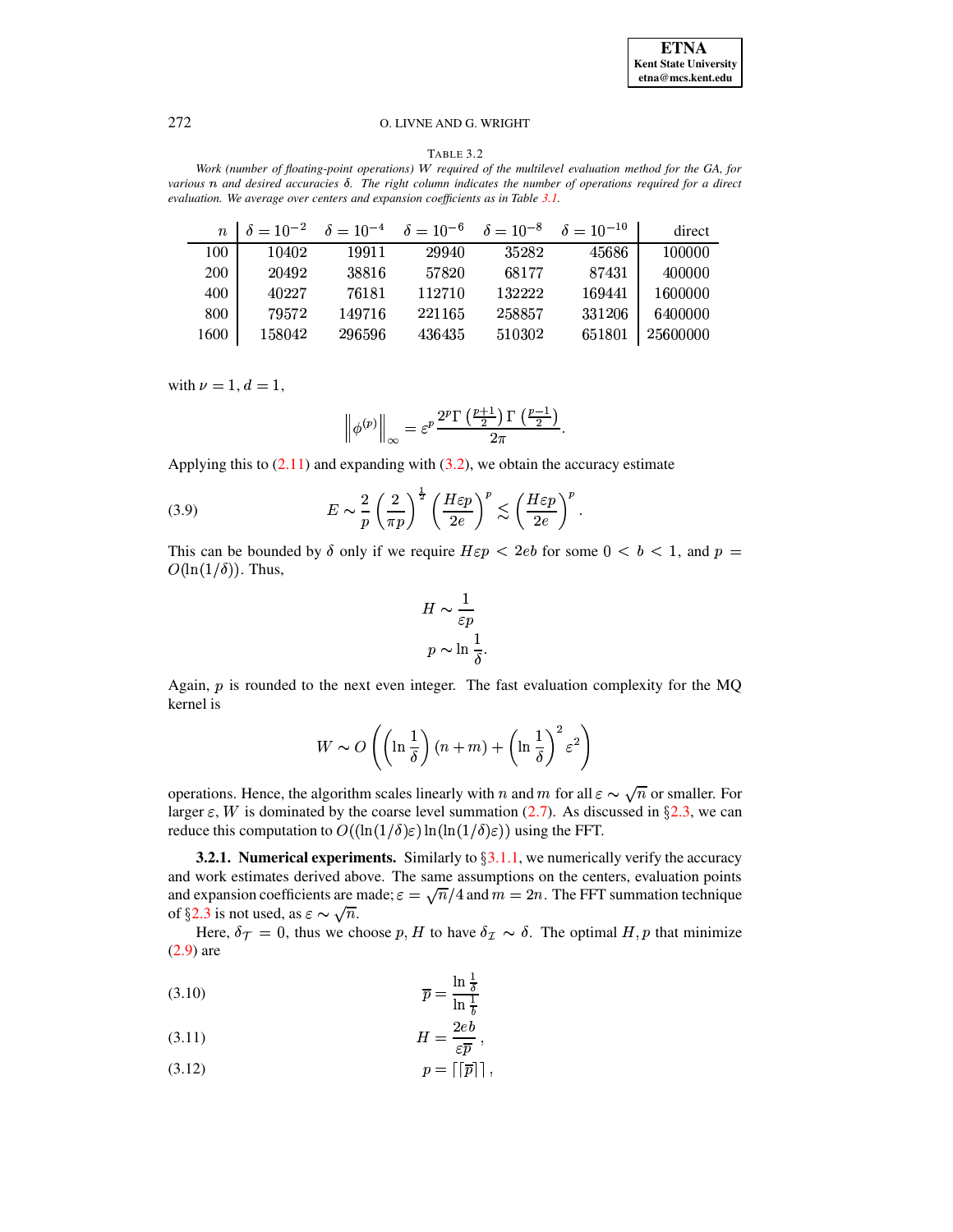We use the non-optimized value of  $b = 1/4$ .

We first verify that the relative error  $E \sim O(\delta)$ . Table [3.3](#page-10-1) shows the results for E for various values of  $n$  and  $\delta$ . Each entry in the table is the average of ten different random experiments as in Table [3.1.](#page-8-0) Note that E is much smaller than  $\delta$ , especially as  $\delta$  becomes smaller (i.e. as  $p$  grows). This is most likely because the last bound in  $(3.9)$  does not account for the  $p\sqrt{p}$  term in the denominator. More precise error bounds and parameter studies will be explored in future research.

TABLE 3.3 *Relative error E of the multilevel evaluation method for MO kernel.* 

<span id="page-10-1"></span>

|  |  | $n \mid \delta = 10^{-2}$ $\delta = 10^{-4}$ $\delta = 10^{-6}$ $\delta = 10^{-8}$ $\delta = 10^{-10}$                                                                                                      |  |
|--|--|-------------------------------------------------------------------------------------------------------------------------------------------------------------------------------------------------------------|--|
|  |  | $100\begin{array}{ l} \n2.15 \cdot 10^{-3} \quad \overline{2.37 \cdot 10^{-6}} \quad \overline{2.41 \cdot 10^{-8}} \quad \overline{1.61 \cdot 10^{-10}} \quad \overline{4.61 \cdot 10^{-13}} \n\end{array}$ |  |
|  |  | $200\begin{array}{ l} 1.31 \cdot 10^{-3} \end{array}$ $3.16 \cdot 10^{-6}$ $2.15 \cdot 10^{-8}$ $9.80 \cdot 10^{-11}$ $2.84 \cdot 10^{-13}$                                                                 |  |
|  |  | 400   $9.55 \cdot 10^{-4}$ $1.13 \cdot 10^{-6}$ $1.21 \cdot 10^{-8}$ $3.37 \cdot 10^{-11}$ $1.34 \cdot 10^{-13}$                                                                                            |  |
|  |  | $800\begin{array}{ l} 4.36\cdot 10^{-4} \end{array}$ 1.07 $\cdot 10^{-6}$ 6.78 $\cdot 10^{-9}$ 3.06 $\cdot 10^{-11}$ 5.47 $\cdot 10^{-14}$                                                                  |  |
|  |  | $1600 \mid 5.13 \cdot 10^{-4} \quad 6.64 \cdot 10^{-7} \quad 4.11 \cdot 10^{-9} \quad 1.54 \cdot 10^{-11} \quad 1.14 \cdot 10^{-13}$                                                                        |  |

Second, we verify that the work W [\(3.6\)](#page-7-4) scales linearly with  $m, n$ , and  $\ln(1/\delta)$ . Table [3.4](#page-10-2) compares the number of operations required for our multilevel method for various values of n and  $\delta$ . Each evaluation of  $\sqrt{1+t}$  is counted as one operation. The method scales linearly, similar to Table [3.2.](#page-9-0) For this case,  $W \approx \alpha \ln(1/\delta)(n+m)$ , where  $5.8 < \alpha < 7.2$ .

| A RI. |  |  |
|-------|--|--|
|-------|--|--|

<span id="page-10-2"></span>*Measure of work required of the multilevel evaluation method for the MQ, in terms of operation count. The* right column indicates the number of operations required for a direct evaluation. The centers and  $m = 2n$  $e$ valuation points are randomly distributed in the  $[0, 1]$ .

|      |        | $n \mid \delta = 10^{-2} \quad \delta = 10^{-4} \quad \delta = 10^{-6} \quad \delta = 10^{-8} \quad \delta = 10^{-10}$ |        |        |        | direct   |
|------|--------|------------------------------------------------------------------------------------------------------------------------|--------|--------|--------|----------|
| 100  | 10222  | 20146                                                                                                                  | 26278  | 38002  | 51211  | 100000   |
| 200  | 20267  | 39371                                                                                                                  | 51138  | 73487  | 96911  | 400000   |
| 400  | 40102  | 77566                                                                                                                  | 100303 | 142727 | 187711 | 1600000  |
| 800  | 79827  | 154091                                                                                                                 | 197678 | 280127 | 366986 | 6400000  |
| 1600 | 159142 | 305891                                                                                                                 | 391303 | 554002 | 723706 | 25600000 |

**3.3. <b>IMQ** kernel. The infinitely smooth kernel  $\phi(r)=(1+(\varepsilon r)^2)^{-\frac{1}{2}}$  decays as  $r\to\infty$ , but not rapidly enough for a coarse level truncation in [\(2.8\)](#page-4-2). Thus, we again set  $c = N$ . The following bound on  $\phi^{(p)}(r)$  follows from [\(B.6\)](#page-23-12) with  $\nu = -1, d = 1$ :

$$
\left\|\phi^{(p)}\right\|_{\infty}=\varepsilon^p\frac{2^p\left(\Gamma\left(\frac{p+1}{2}\right)\right)^2}{2\pi}.
$$

Using this in  $(2.11)$  and expanding with  $(3.2)$ , we obtain the same accuracy estimate as  $(3.9)$ , thus we use the same parameters as for  $MQ$ ,  $(3.11)$ – $(3.12)$ . The numerical results are similar to those of  $\S 3.2$ , hence we do not further elaborate on them.

<span id="page-10-0"></span>**4. Fast evaluation algorithm in two and higher dimensions.** We now consider the multilevel algorithm for smooth kernels in higher dimensions. For simplicity, we only describe the two-dimensional algorithm as the generalization to higher dimensions should be straightforward. We do, however, describe the complexity of the algorithm in terms of  $d \geq 2$ dimensions.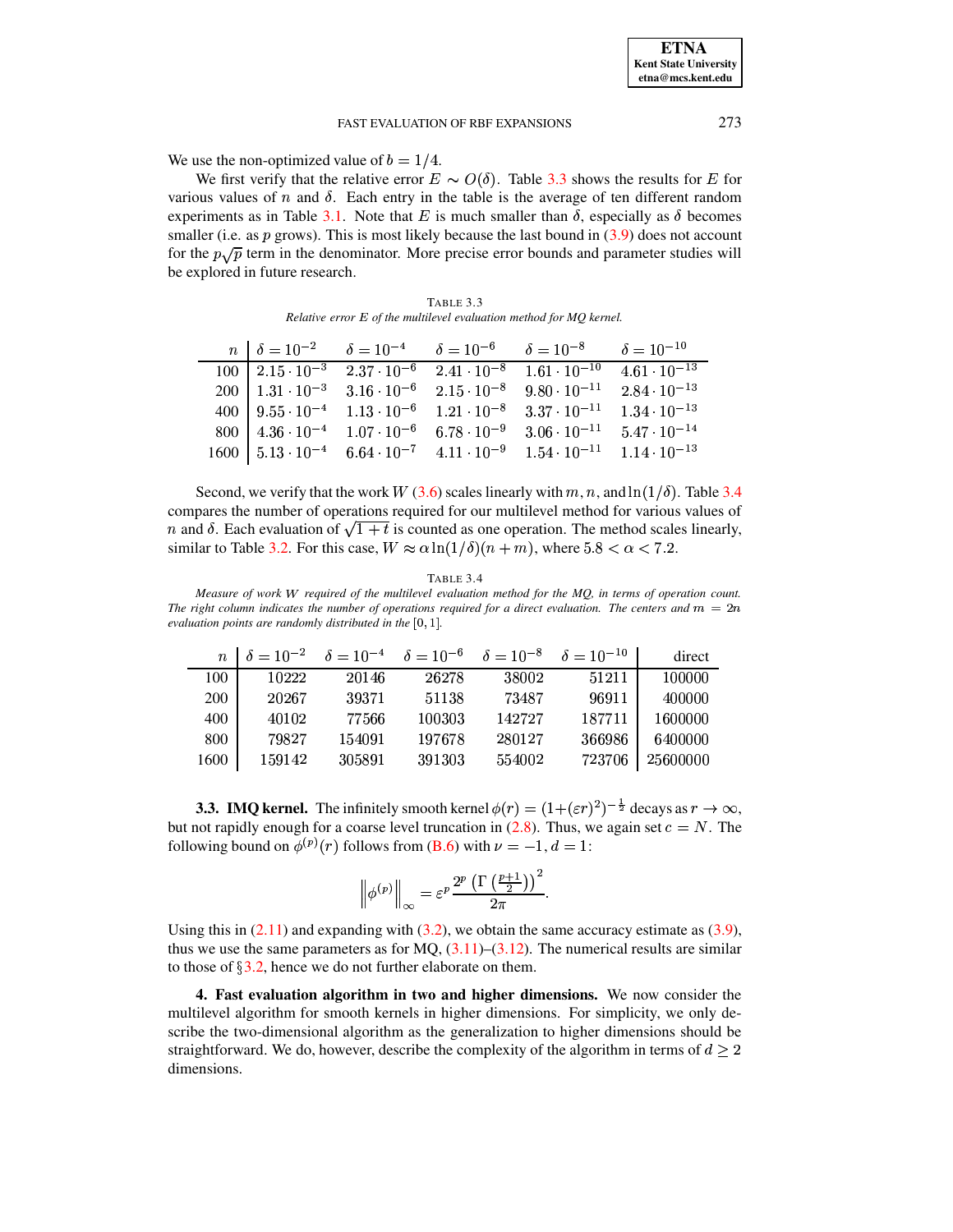<span id="page-11-0"></span>

Let  $\{y_j\}_{j=0}^n$ ,  $\{x_i\}_{i=0}^m \subset \mathbb{R}^2$  and  $y_j = (y_j^{(1)}, y_j^{(2)}), x_j = (x_i^{(1)}, x_i^{(2)})$ . Without loss of generality, we assume that the centers  $\{y_j\}_{j=0}^n$  and evaluation points  $\{x_i\}_{i=0}^m$  lie in  $[0, 1]^2$ . We again make no assumption on the densities of the centers and evaluation points, but still label them as "level  $h$ ", where  $h$  is some measure of cell/point distribution. Quantities defined at level  $h$  are again denoted by lowercase symbols. The task is now to compute

(4.1) 
$$
s(\mathbf{x}_i) = \sum_{j=0}^n \lambda(\mathbf{y}_j) \phi(||\mathbf{x}_i - \mathbf{y}_j||), \quad i = 0, 1, \dots, m
$$

We define an auxiliary "level  $H$ ",  $H = (H, H)$ , where each component consists of two uniform grids  $\left\{Y_{J_k}^{(k)}\right\}_{J_k=0}^{N_k}$ ,  $\left\{X_{I_k}^{(k)}\right\}_{I_k=0}^{N_k}$ ,  $k=1,2$ , each with spacing *H*. Furthermore, we introduce the notation introduce the notation

$$
\begin{aligned} \{\mathbf{Y}_{\mathbf{J}}\}_{\mathbf{J}=0}^{N} &= \left\{Y_{J_{1}}^{(1)}\right\}_{J_{1}=0}^{N_{1}} \times \left\{Y_{J_{2}}^{(2)}\right\}_{J_{2}=0}^{N_{2}}, \ \mathbf{J} = (J_{1}, J_{2}), \ \mathbf{N} = (N_{1}, N_{2}), \ \text{and} \\ \{\mathbf{X}_{\mathbf{I}}\}_{\mathbf{I}=0}^{M} &= \left\{X_{I_{1}}^{(1)}\right\}_{I_{1}=0}^{M_{1}} \times \left\{X_{I_{2}}^{(2)}\right\}_{I_{2}=0}^{M_{2}}, \ \mathbf{I} = (I_{1}, I_{2}), \ \mathbf{M} = (M_{1}, M_{2}), \end{aligned}
$$

where  $\times$  denotes the Cartesian (or direct) product. As an example, the level **H** center  $(Y_{J_1}^{(1)}, Y_{J_2}^{(2)})$  corresponds to  $Y_{(J_1, J_2)}$ ; similar notation holds for the level **H** evaluation points. Note that this notation differs from the level h notation where the centers and evaluation<br>points are simply a list of the 2-D points. The grids  $\{Y_J\}_{J=0}^N$  and  $\{X_I\}_{I=0}^M$  are selected<br>so that they cover  $\{y_j\}_{j=0$ product interpolation, for  $p \in 2\mathbb{N}$ . Specifically, for  $k = 1, 2$ , we choose

$$
Y_j^{(k)} = y_{\min}^{(k)} - \frac{(p-1)H}{2} + JH, \quad J = 0, 1, \dots, N_k,
$$
  

$$
X_I^{(k)} = x_{\min}^{(k)} - \frac{(p-1)H}{2} + IH, \quad I = 0, 1, \dots, M_k,
$$

where

$$
N_k = \left\lfloor \frac{y_{\text{max}}^{(k)} - y_{\text{min}}^{(k)}}{H} - 0.5 \right\rfloor + p, \quad y_{\text{min}}^{(k)} = \min_{0 \le j \le n} y_j^{(k)}, \quad y_{\text{max}}^{(k)} = \max_{0 \le j \le n} y_j^{(k)},
$$

$$
M_k = \left\lfloor \frac{x_{\text{max}}^{(k)} - x_{\text{min}}^{(k)}}{H} - 0.5 \right\rfloor + p, \quad x_{\text{min}}^{(k)} = \min_{0 \le i \le m} x_i^{(k)}, \quad x_{\text{max}}^{(k)} = \max_{0 \le i \le m} x_i^{(k)}.
$$

As for the 1-D algorithm, level  $H$  is coarser than, and at most comparable with level  $h$ . The values of **H** and p are determined by  $\varepsilon$  and the target accuracy  $\delta$  in evaluating (4.1) as explained in the following sections. Utilizing  $\phi$ 's spatial smoothness, we again replace the expensive summation  $(4.1)$  by a less expensive summation at level  $H$ .

Because  $\phi(\|\mathbf{x}_i - \mathbf{y}\|)$  is a smooth function of  $y^{(1)}, y^{(2)}$  for every fixed  $\mathbf{x}_i$ , its value at  $y = y_j$  can be approximated by a centered pth-order, tensor product interpolation in  $y^{(1)}$  and  $y^{(2)}$  from its values at neighboring  $\mathbf{Y}_J$ 's. Namely,  $(4.2)$ 

<span id="page-11-1"></span>
$$
\phi(||\mathbf{x}_i - \mathbf{y}_j||) = \sum_{J_2 \in \sigma_j^{(2)}} \omega_{jJ_2} \sum_{J_1 \in \sigma_j^{(1)}} \omega_{jJ_1} \phi(||\mathbf{x}_i - \mathbf{Y}_{(J_1, J_2)}||) + O(\delta_{\mathcal{I}}), \ \ j = 0, 1, \ldots, n
$$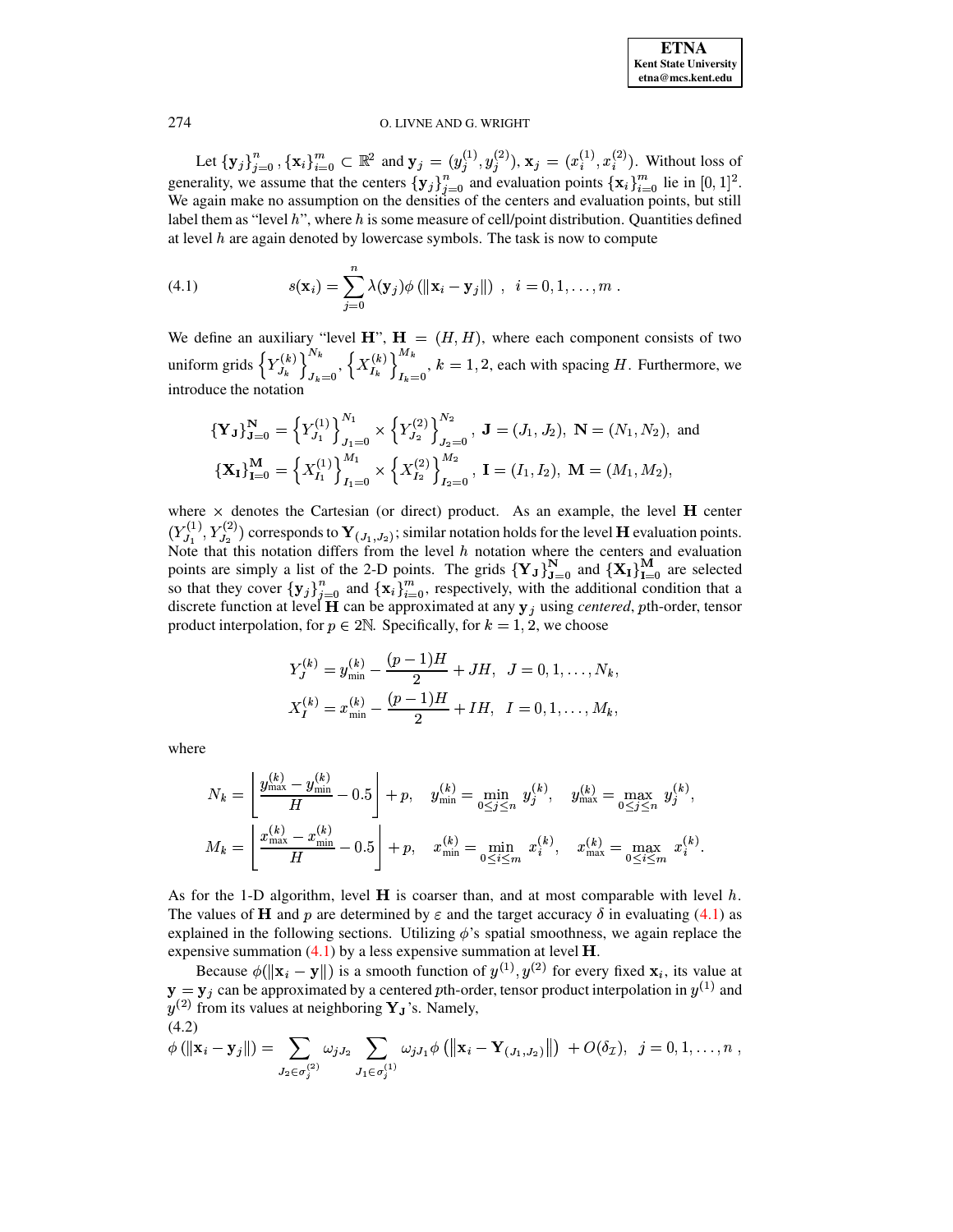<span id="page-12-3"></span>

| <b>ETNA</b>                  |
|------------------------------|
| <b>Kent State University</b> |
| etna@mcs.kent.edu            |

where for  $k = 1, 2, \sigma_j^{(k)} := \left\{ J_k : |Y_{J_k}^{(k)} - y_j^{(k)}| < pH/2 \right\}, \omega_{jJ_k}$  are the centered pth-order interpolation weights from the coarse centers  $Y_{J_k}^{(k)}$  to  $y_j^{(k)}$ , and  $\delta_{\mathcal{I}}$  is the interpolation error,<br>which we bound in §4.1 and §5. The anterpolation of  $\{\lambda(\mathbf{y}_j)\}_{j=0}^n$  to level **H** is obtained by<br>subst  $(4.3)$ 

$$
s(\mathbf{x}_i) = \sum_{J_2=0}^{N_2} \sum_{J_1=0}^{N_1} \Lambda\left(\mathbf{Y}_{(J_1,J_2)}\right) \phi\left(\left\|\mathbf{x}_i-\mathbf{Y}_{(J_1,J_2)}\right\|\right) + O(n\|\boldsymbol{\lambda}\|_{\infty} \delta_{\mathcal{I}}), \quad i=0,1,\ldots,m
$$

<span id="page-12-0"></span>where  $(4.4)$ 

$$
\Lambda\left(\mathbf{Y}_{(J_1,J_2)}\right) := \sum_{j: J_2 \in \sigma_j^{(2)}} \omega_{jJ_2} \sum_{j: J_1 \in \sigma_j^{(2)}} \omega_{jJ_1} \lambda(\mathbf{y}_j), \ J_2 = 0, 1, \ldots, N_2, \ J_1 = 0, 1, \ldots, N_1.
$$

We implement (4.4) similarly to (2.12): all  $\Lambda$ 's are initialized to zero and each  $\lambda(\mathbf{y}_j)$  is distributed among  $p^2$  neighboring  $Y_J$ 's as depicted in Fig. 4.1.



<span id="page-12-1"></span>FIG. 4.1. An example of anterpolation in 2D for  $p = 2$ .

Similarly, using the smoothness of  $\phi(\|\mathbf{x} - \mathbf{Y}_{\mathbf{J}}\|)$  as a function of  $x^{(1)}, x^{(2)}$  for a fixed Y<sub>J</sub>, we obtain

<span id="page-12-2"></span>
$$
(4.5) \phi(||\mathbf{x}_i - \mathbf{Y}_{\mathbf{J}}||) = \sum_{I_2 \in \overline{\sigma}_i^{(2)}} \overline{\omega}_{iI_2} \sum_{I_1 \in \overline{\sigma}_i^{(1)}} \overline{\omega}_{iI_1} \phi \left( \|\mathbf{X}_{(I_1,I_2)} - \mathbf{Y}_{\mathbf{J}}\|\right) + O(\delta_{\mathcal{I}}), \ \ i = 0, 1, \ldots, m.
$$

where for  $k = 1, 2, \overline{\sigma}_i^{(k)} := \left\{ I_k : |X_{I_k}^{(k)} - x_i^{(k)}| < pH/2 \right\}, \overline{\omega}_{iI_k}$  are the centered pth-order interpolation weights from the coarse evaluation point  $X_{I_k}^{(k)}$  to  $x_i^{(k)}$ . Substituting (4.5) into  $(4.3)$  gives

<span id="page-12-4"></span>
$$
(4.6) \quad s(\mathbf{x}_i) = \sum_{I_2 \in \overline{\sigma}_i^{(2)}} \overline{\omega}_{iI_2} \sum_{I_2 \in \overline{\sigma}_i^{(1)}} \overline{\omega}_{iI_1} S\left(\mathbf{X}_{(I_1,I_2)}\right) + O(n||\boldsymbol{\lambda}||_{\infty} \delta_{\mathcal{I}}), \ \ i = 0, 1, \ldots, m
$$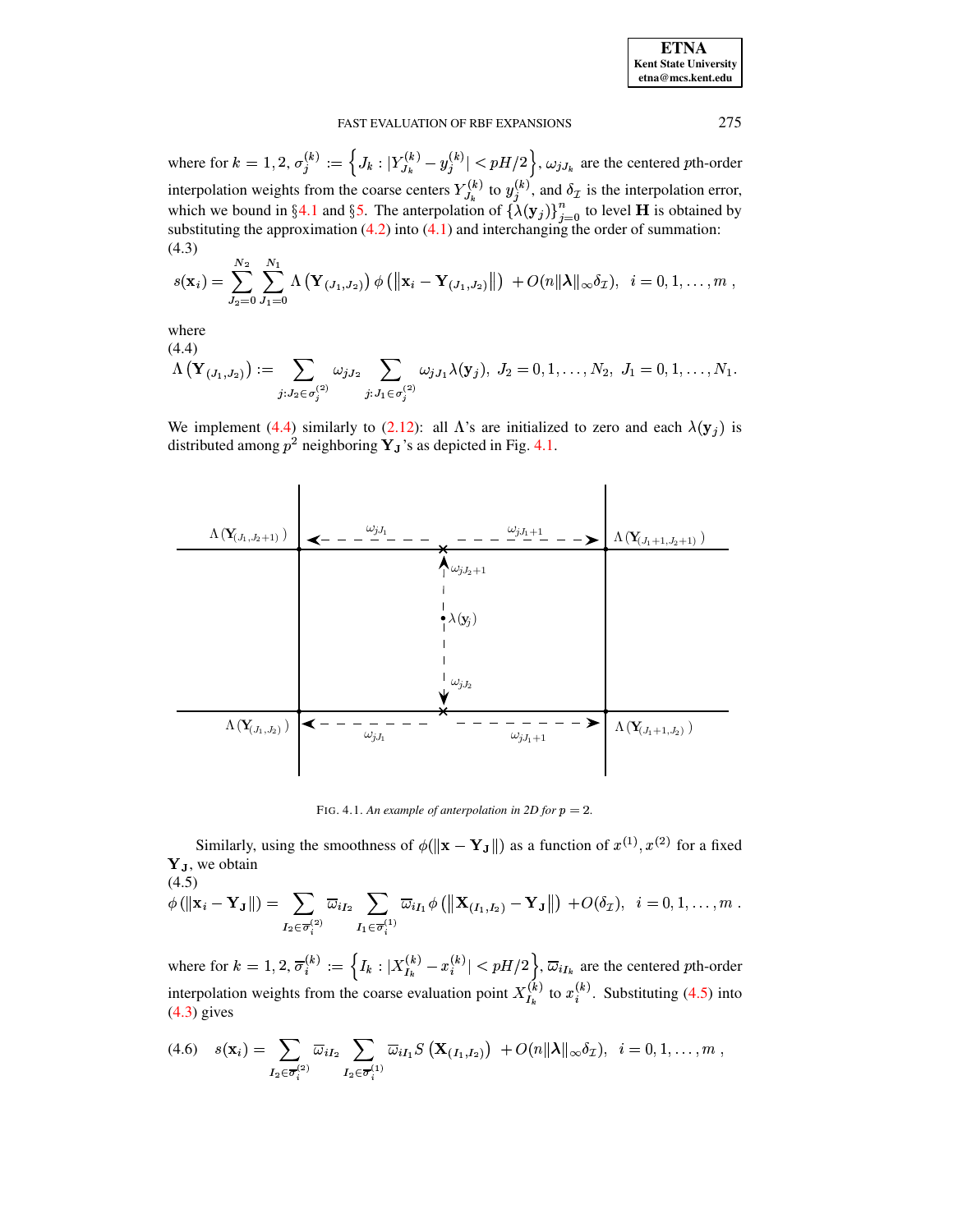where

<span id="page-13-1"></span>
$$
S\left(\mathbf{X}_{(I_1,I_2)}\right) := \sum_{J_2=0}^{N_2} \sum_{J_1=0}^{N_1} \Lambda\left(\mathbf{Y}_{(J_1,J_2)}\right) \phi\left(\left\|\mathbf{X}_{(I_1,I_2)} - \mathbf{Y}_{(J_1,J_2)}\right\|\right),
$$
\n
$$
(4.7) \qquad I_1 = 0, 1, \ldots, M_1, I_2 = 0, 1, \ldots, M_2.
$$

Note that summing all the terms as is indicated above may not be necessary because  $\Lambda(\mathbf{Y}_{(J_1,J_2)})$ could be zero at some coarse level centers. This would occur, for example, when the data fall on some smaller dimensional subset than  $[0, 1]^2$ . We can also truncate (4.7) to a neighborhood of  $X_I$  for fast-decaying  $\phi$  (e.g. GA):

<span id="page-13-2"></span>
$$
S\left(\mathbf{X}_{(I_1,I_2)}\right) := \sum_{J_2=0}^{N_2} \sum_{J_1:\|\mathbf{X}_I-\mathbf{Y}_J\|
$$

where  $c \in \mathbb{N}$ , and the truncation error  $\delta_{\mathcal{T}}$  depends on  $\phi$  and c (and the dimension d). If  $\phi$ does not decay fast (or at all) as  $r \to \infty$  (e.g. MQ and IMQ), we resort to  $c = \max\{N_1, N_2\}$ (i.e. no truncation).

Our 2-D fast multilevel evaluation task of  $(4.1)$  thus consists of the following steps:

- 1. Anterpolation: for every  $j = 0, 1, ..., n$ , compute the anterpolation weights  $\{\omega_{jJ_k}\}_{J_k \in \sigma^{(k)}},$ 
	-
- $k = 1, 2$ . Then compute the coarse expansion coefficients  $\{\Lambda(\mathbf{Y}_J)\}_{J=0}^N$  using (4.4).<br>2. Coarse Level Summation: evaluate  $S(\mathbf{X}_{(I_1,I_2)}), I_1 = 0, 1, ..., M_1, I_2 = 0, 1, ..., M_2$ using  $(4.8)$ .
- 3. Interpolation: for every  $i = 0, 1, ..., m$ , compute the interpolation weights  $\{\overline{\omega}_{iI_k}\}_{I_k \in \overline{\sigma}^{(k)}},$  $k = 1, 2$ . Then interpolate  $\{S(\mathbf{X}_I)\}_{I=0}^M$  to  $\{s(\mathbf{x}_i)\}_{i=0}^m$  using (4.6).

The generalization to  $d > 2$  dimensions follows by

• defining a "level  $H$ ",  $H = (H, H, \ldots, H)$  (i.e. d components) consisting of the ddimensional Cartesian product of the uniform center-grid  $\left\{Y_{J_k}^{(k)}\right\}_{J_k=0}^{N_k}$ , and evaluation-

grid 
$$
\left\{ X_{I_k}^{(k)} \right\}_{I_k=0}^{M_k}
$$
,  $k = 1, 2, ..., d$ ;

- $\bullet$  using centered, pth order, tensor product interpolation between the level h and level H grids;
- generalizing equations  $(4.2)$ – $(4.8)$  to d dimensions.

<span id="page-13-0"></span>4.1. Complexity and accuracy. We describe the complexity and accuracy of the above algorithm for a general dimension d and for the case when  $\{x_i\}_{i=0}^m$  and  $\{y_j\}_{j=0}^n$  are uniformly distributed in [0, 1]<sup>d</sup>. We may thus make the simplifying assumption that  $N_k = N$ and  $M_k = M, k = 1, 2, ..., d$ , for appropriate values of M and N. The accuracy of the algorithm does not change for non-uniformly distributed points, but the work may be smaller for this case (e.g. if the centers are located on a lower dimensional space of  $[0, 1]^d$ , most terms in  $(4.7)$  are zero and need not be summed). Uniform dense points provide the worst case estimate of the work.

Step 1 above consists of two parts. Computing the weights  $\{\omega_{jJ_k}\}_{J_k}, k = 1, 2, ..., d$ , requires  $O(pdn)$  operations (see Appendix A). Then (4.4) is executed in  $O(p<sup>d</sup>n)$  operations. The truncated coarse sum in step 2 requires  $O((cM)^d)$  operations. As discussed below, this cost can again be cut using the FFT. Step 3 consists of computing  $\{\overline{\omega}_{iI_k}\}_{I_k}$ ,  $k = 1, 2, ..., d$ , which costs  $O(pdm)$ , and interpolating the level **H** RBF expansion to level h for a cost of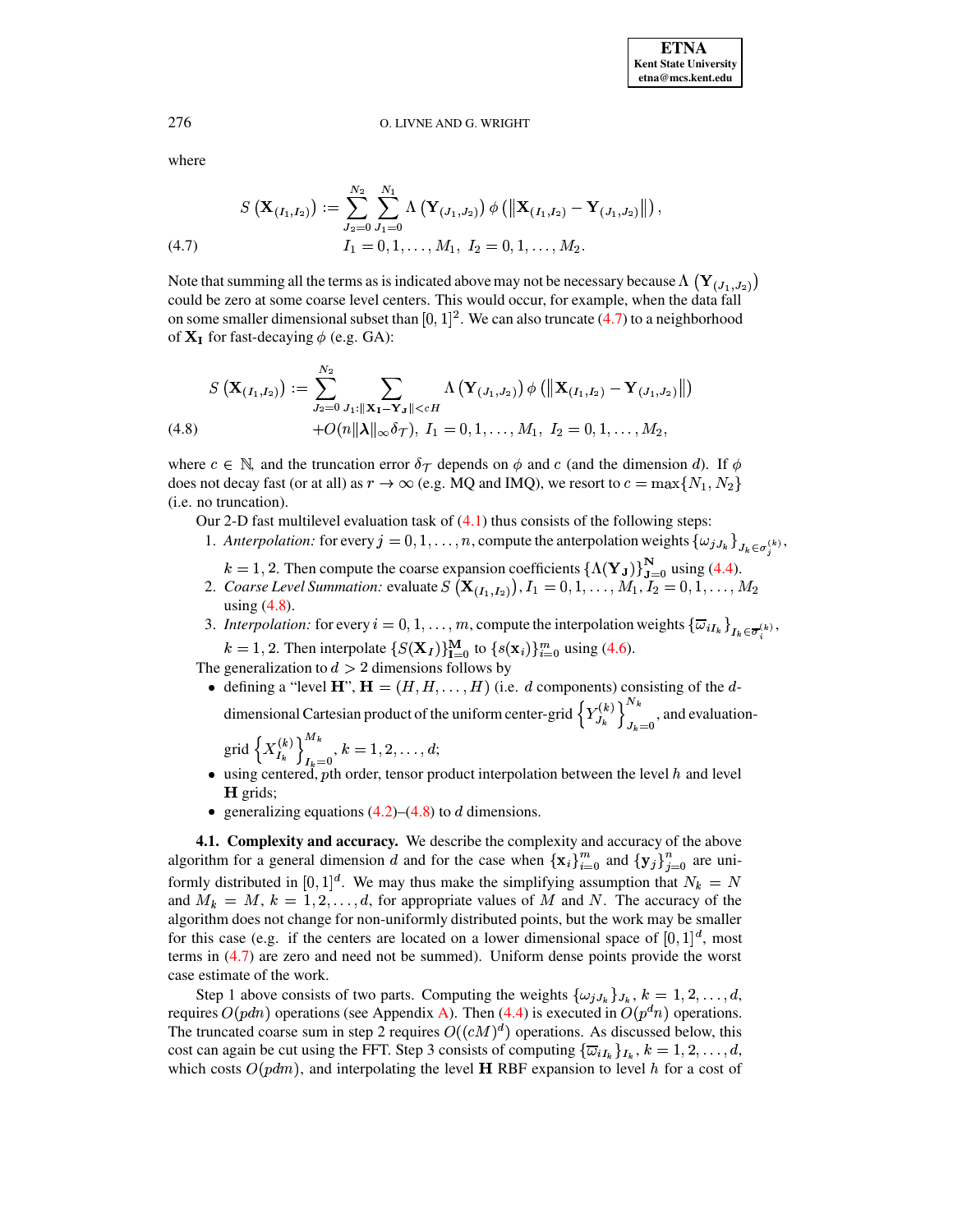$O(p<sup>d</sup>m)$ . The algorithm's complexity is thus

(4.9) 
$$
W \sim (n+m)p^d + \left(\frac{c}{H}\right)^d.
$$

Let  $\xi = (\xi_1, \xi_2, \dots, \xi_d) \in \mathbb{R}^d$ . Then for *even-order*, *p*, tensor-product interpolation in d-dimensions, the error [42, §19] depends on bounds for the  $2^d - 1$  terms

<span id="page-14-2"></span>
$$
\frac{\partial^p \phi(||\xi||)}{\partial \xi_j^p}, \qquad 1 \le j_1 \le d,
$$
\n
$$
\frac{\partial^2 p \phi(||\xi||)}{\partial \xi_j^p \partial \xi_{j_2}^p}, \qquad 1 \le j_1 < j_2 \le d,
$$
\n
$$
\frac{\partial^3 p \phi(||\xi||)}{\partial \xi_j^p \partial \xi_{j_2}^p \partial \xi_{j_3}^p}, \qquad 1 \le j_1 < j_2 < j_3 \le d,
$$
\n
$$
\vdots \qquad \vdots
$$
\n
$$
\frac{\partial^{dp} \phi(||\xi||)}{\partial \xi_{j_1}^p \partial \xi_{j_2}^p \cdots \partial \xi_{j_d}^p}, \qquad 1 \le j_1 < j_2 < \cdots < j_d \le d
$$

<span id="page-14-1"></span>Because  $\phi$  is radially symmetric and infinitely smooth, it is sufficient to express the bounds in terms of

$$
(4.10) \qquad \qquad \frac{\partial^{kp}\phi(||\xi||)}{\partial \xi_1^p \partial \xi_2^p \cdots \partial \xi_k^p}, \quad 1 \leq k \leq d \; .
$$

The coarse grid interpolations are centered, thus the error  $\delta_{\mathcal{I}}$  can be uniformly bounded by [42, p. 32,217]

<span id="page-14-0"></span>
$$
\delta_{\mathcal{I}} \leq \sum_{k=1}^{d} \binom{d}{k} \left[ \frac{H^p \left[ \Gamma \left( \frac{p+1}{2} \right) \right]^2}{p!\pi} \right]^k \left\| \frac{\partial^{kp} \phi(\|\xi\|)}{\partial \xi_1^p \partial \xi_2^p \cdots \partial \xi_k^p} \right\|_{\infty}
$$

In  $\S$ 5 we provide more explicit bounds for the GA, MQ, and IMQ radial kernels.

The truncation error  $\delta_{\mathcal{T}}$  in  $S(\mathbf{X}_I)$  due to (2.8) is again bounded by the "tail" of  $\phi$  in d dimensions. For every  $I = (I_1, I_2, \dots, I_d)$ ,

(4.11) 
$$
\delta \tau \leq \frac{2\pi^{\frac{d}{2}}}{\Gamma\left(\frac{d}{2}\right)} \int_{cH}^{\infty} r^{d-1} |\phi(r)| dr,
$$

where the constant in front of the integral is the surface area of the  $d$ -sphere.

We define the evaluation accuracy by the relative error norm  $(2.10)$ . Using the bounds on  $\delta_{\mathcal{I}}$  and  $\delta_{\mathcal{T}}$ , we obtain (assuming the condition number  $\kappa \sim 1$ )

$$
E \sim \sum_{k=1}^d \binom{d}{k} \left[ \frac{H^p \left[ \Gamma \left( \frac{p+1}{2} \right) \right]^2}{p! \pi} \right]^k \left\| \frac{\partial^{kp} \phi(\|\xi\|)}{\partial \xi_1^p \partial \xi_2^p \cdots \partial \xi_k^p} \right\|_{\infty} + \frac{2\pi^{\frac{d}{2}}}{\Gamma \left( \frac{d}{2} \right)} \int_{cH}^{\infty} r^{d-1} \left| \phi(r) \right| dr \; .
$$

The algorithm's efficiency is again determined by choosing the parameters  $H, p, c$  to minimize W for a bounded accuracy  $E \le \delta$  (or minimize E subject to a bounded W). The algorithm's efficiency depends on  $\phi$  and d. In §5 we show for a few specific RBFs that by correctly choosing the parameters, the algorithm scales like  $O((n + m) \ln(1/\delta)^d)$ .

Fast updates and parallelization can be efficiently organized similarly to the 1-D case; see  $\S$ 2.2.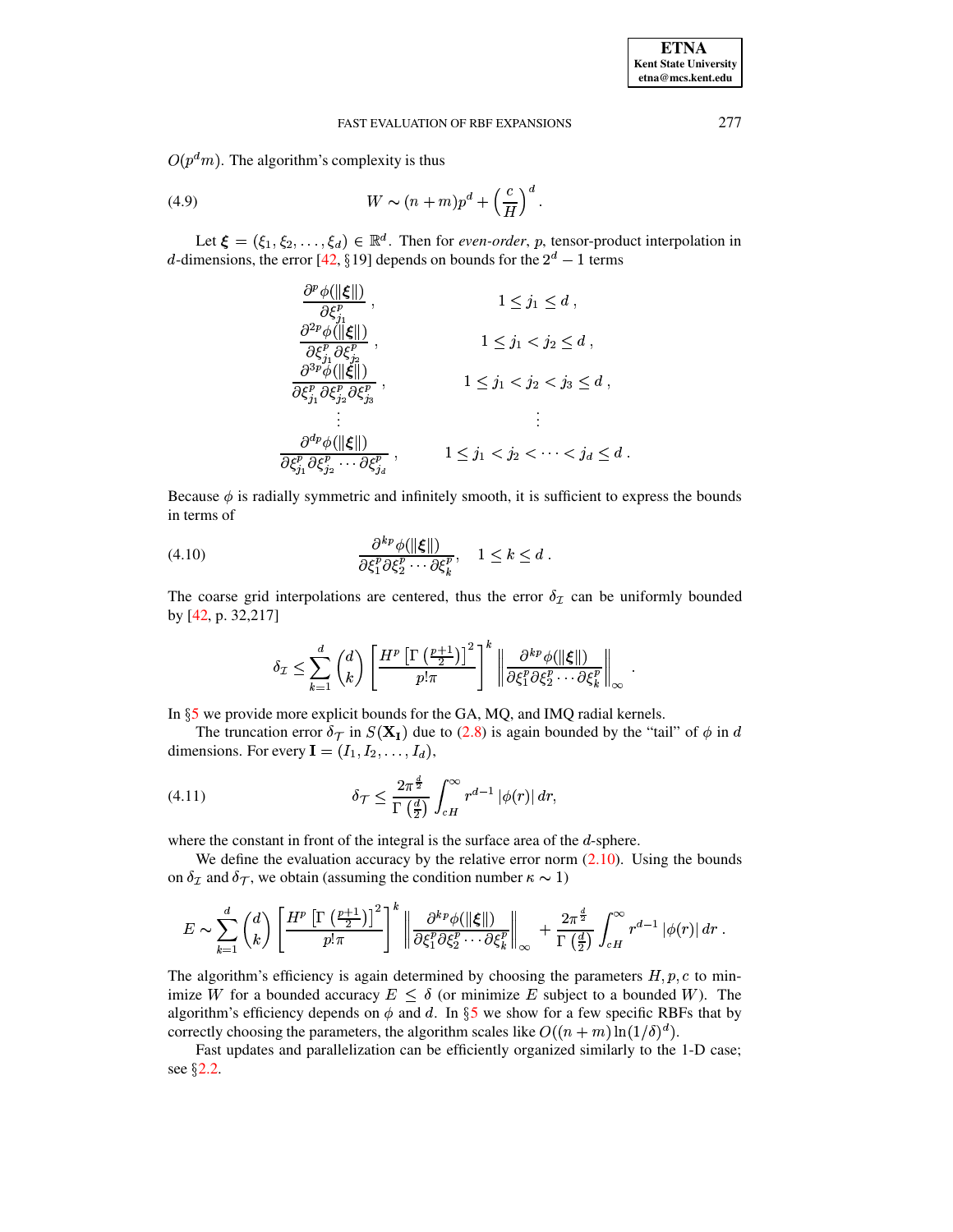<span id="page-15-2"></span>**4.2.** Fast coarse level summation. We again assume that  $\{\mathbf{x}_i\}_{i=0}^m$  and  $\{\mathbf{y}_j\}_{i=0}^n$  are uniformly distributed in  $[0,1]^d$  (this is again not necessary for our algorithm, but makes the complexity analysis easier). Similarly to the 1-D algorithm, when the evaluation points  $\{x_i\}_{i=0}^m$ are not far outside the convex hull of the centers  ${y_j}_{j=0}^n$  and vice versa, the coarse evaluation points can be set equal to the coarse centers, viz.  $\mathbf{M} = \mathbf{N}$ , and  $N_k = N$ ,  $k = 1, 2, ..., d$ . The coarse level summation [\(2.7\)](#page-4-1) then again amounts to a matrix vector product similar to [\(1.2\)](#page-0-0).<br>In this case, however,  $\Phi$  is a symmetric *d-level recursive block Toeplitz* matrix [35]. Using In this case, however,  $\Phi$  is a symmetric *d-level recursive block Toeplitz* matrix [\[35\]](#page-24-24). Using the algorithm of Lee [\[35,](#page-24-24) [36\]](#page-24-25), we can multiply this matrix vector product in  $O(N^d \ln N)$  operations. When no coarse level truncation is performed (i.e  $c = N$ ) this greatly reduces the  $O(N^{2d})$  complexity of [\(2.7\)](#page-4-1). With this additional trick, the complexity of the algorithm thus becomes

$$
W \sim (n+m)p^d + \frac{1}{H^d} \min \left\{ c^d, \ln \frac{1}{H} \right\},\,
$$

<span id="page-15-0"></span>which scales linearly with  $n$  and  $m$ .

**5.** Applications to specific kernels in  $d \geq 2$  dimensions. We discuss the accuracy and complexity of the d-dimensional algorithm applied to the GA, MQ, and IMQ kernels and postpone the numerical experiments until  $§ 6$ .

**5.1. GA** kernel. Let  $\phi(r) = e^{-(\varepsilon r)^2}$ . By changing variables to  $t = (\varepsilon r)^2$ , the following bound on the truncation error  $(4.11)$  is obtained:

$$
\delta_{\mathcal{T}} \leq \frac{\pi^{\frac{d}{2}}}{\Gamma\left(\frac{d}{2}\right) \varepsilon^d} \int_{(cH\varepsilon)^2}^{\infty} t^{\frac{d}{2}-1} e^{-t} dt = \left(\frac{\sqrt{\pi}}{\varepsilon}\right)^d \frac{\Gamma\left(\frac{d}{2}, (cH\varepsilon)^2\right)}{\Gamma\left(\frac{d}{2}\right)}.
$$

For  $d \geq 2$ , the incomplete gamma function can be bounded as follows [\[26\]](#page-24-26):

<span id="page-15-1"></span>
$$
\frac{\Gamma\left(\frac{d}{2}, (cH\varepsilon)^2\right)}{\Gamma\left(\frac{d}{2}\right)} < 1 - \left(1 - e^{-(cH\varepsilon)^2(\Gamma(d/2+1))^{-2/d}}\right)^{d/2}.
$$

The bounds on  $(4.10)$  for the GA kernel are derived in Appendix **[B](#page-21-0)** and are given by  $(B.2)$ . Combining these bounds with the truncation error bounds and using Stirling's asymptotic formula  $(3.2)$ , we obtain the accuracy estimate (5.1)

$$
E \sim \sum_{k=1}^d \binom{d}{k} \left(\frac{2}{\sqrt{\pi p}}\right)^k \left(\frac{H\varepsilon \sqrt{p}}{\sqrt{2e}}\right)^{kp} + \left(\frac{\sqrt{\pi}}{\varepsilon}\right)^d \left[1 - \left(1 - e^{-(cH\varepsilon)^2 (\Gamma(d/2+1))^{-2/d}}\right)^{d/2}\right].
$$

Requiring  $H\varepsilon\sqrt{p} < b\sqrt{2e}$  for some  $0 < b < 1$ , the first term becomes

$$
\sum_{k=1}^d \binom{d}{k} \left(\frac{2}{\sqrt{\pi p}}\right)^k \left(\frac{H\varepsilon \sqrt{p}}{\sqrt{2e}}\right)^{kp} \sim b^p.
$$

We can thus bound the first term in [\(5.1\)](#page-15-1) by  $O(\delta)$  by choosing  $p = O(\ln(1/\delta))$ . Therefore, H and  $p$  asymptotically behave like  $(3.3)$  and  $(3.5)$ , respectively.

The second term in [\(5.1\)](#page-15-1) is bounded by  $O(\delta)$  if

$$
\frac{1}{H\varepsilon}\left[\Gamma\left(\frac{d}{2}+1\right)\right]^{1/d}\left[\ln\left(\frac{1}{1-\left(1-\frac{\varepsilon^d\delta}{\pi^{d/2}}\right)^{2/d}}\right)\right]^{\frac{1}{2}}\lesssim c,
$$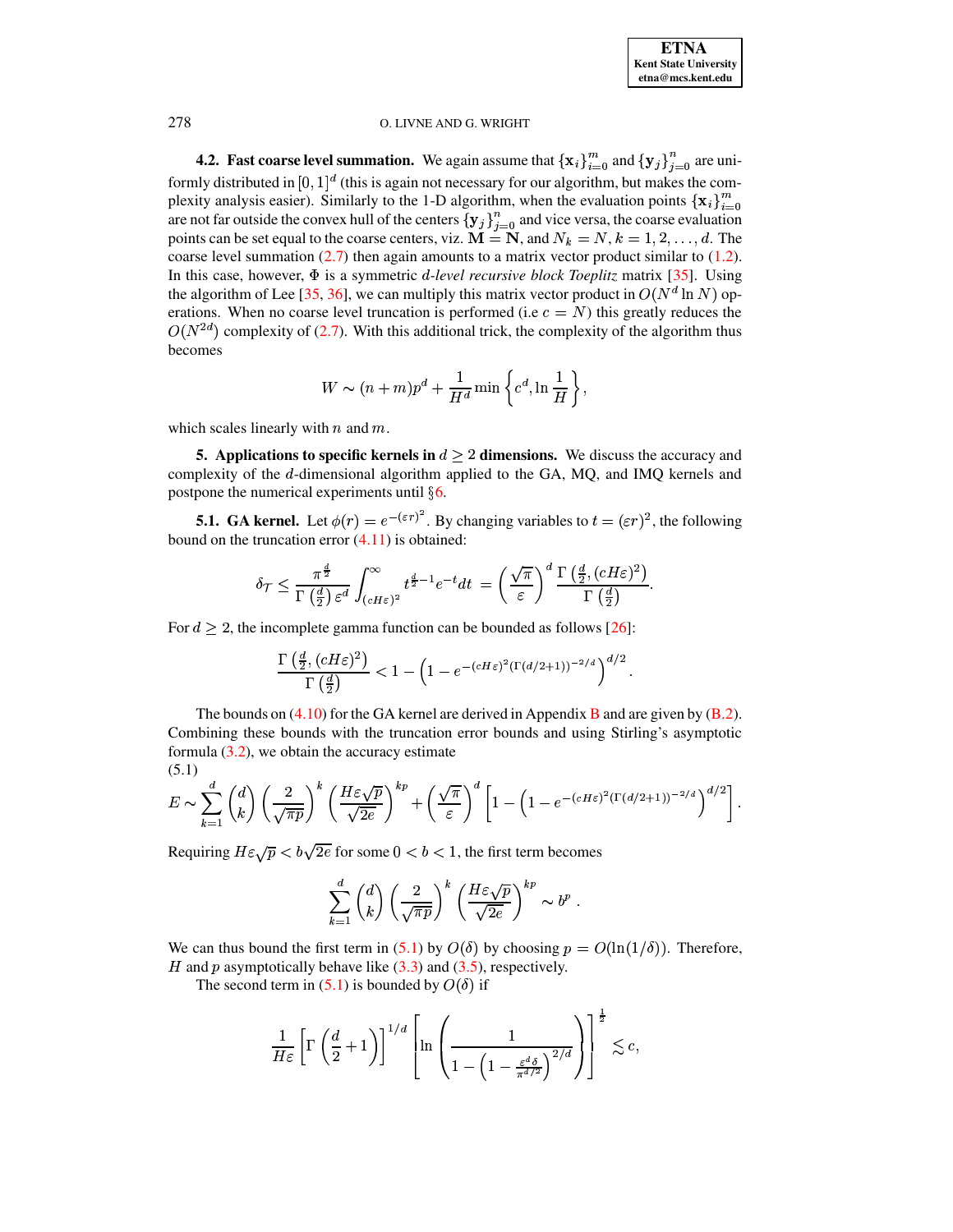| <b>ETNA</b>                  |
|------------------------------|
| <b>Kent State University</b> |
| etna@mcs.kent.edu            |

provided  $\varepsilon < \sqrt{\pi}/\delta^{1/d}$ . W is minimized if and only if c is, hence we choose (keeping only the main terms)

$$
c \sim \left[ \Gamma \left( \frac{d}{2} + 1 \right) \right]^{1/d} \left[ \ln \left( \frac{1}{\varepsilon^d \delta} \right) \ln \frac{1}{\delta} \right]^{\frac{1}{2}}
$$

Using the above results on  $H$ ,  $p$ , and  $c$  in [\(4.9\)](#page-14-2), we can evaluate [\(4.1\)](#page-11-0) for the GA RBF in

$$
W \sim O\left(\left(\ln\frac{1}{\delta}\right)^d (n+m) + \Gamma\left(\frac{d}{2} + 1\right) \left[\ln\left(\frac{1}{\varepsilon^d \delta}\right) \ln\frac{1}{\delta}\right]^{\frac{d}{2}} \varepsilon^d\right)
$$

operations (for  $d = 1$ , this is identical to [\(3.6\)](#page-7-4)). For  $\varepsilon \lesssim n^{1/d}$ , W scales linearly with n and m. Like the 1-D algorithm, if  $\varepsilon \gg n$  then the original sum can be truncated similarly to [\(4.8\)](#page-13-2) and directly evaluated in  $O(n + m)$  operations.

**5.2. MQ kernel.** Let  $\phi(r) = (1+(\varepsilon r)^2)^{\frac{1}{2}}$ . We set  $c = N_{\text{max}} = \max_{1 \le k \le d} N_k$  because  $\phi$  grows as  $r \to \infty$ . The bounds on [\(4.10\)](#page-14-1) for MQ are given by [\(B.6\)](#page-23-12) with  $v = 1$ . Using this result and Stirling's asymptotic formula [\(3.2\)](#page-7-5) we obtain the accuracy estimate

<span id="page-16-1"></span>(5.2) 
$$
E \sim \sum_{k=1}^{d} {d \choose k} \frac{\sqrt{2}}{kp} \left(\frac{2}{\sqrt{\pi p}}\right)^k \left(\frac{H\varepsilon p\sqrt{k}}{2e}\right)^{kp}.
$$

Requiring  $H\varepsilon p\sqrt{d} < 2eb$  for some  $0 < b < 1$ , the whole sum is asymptotic to  $b^p$ . We can thus bound E by  $O(\delta)$  by choosing  $p = O(\ln(1/\delta))$ . Therefore,

<span id="page-16-0"></span>
$$
(5.3)\t\t\t\t\tH \sim \frac{1}{\varepsilon p \sqrt{d}}
$$

$$
(5.4) \t\t\t p \sim \ln \frac{1}{\delta} \t.
$$

In practice,  $p$  is rounded to the next even integer.

Using the above results on H, p, and noting that  $c \sim 1/H$ , then from [\(4.9\)](#page-14-2), we can evaluate [\(4.1\)](#page-11-0) for the MQ RBF in

$$
W \sim O\left(\left(\ln \frac{1}{\delta}\right)^d (n+m) + \left(\varepsilon \sqrt{d} \ln \frac{1}{\delta}\right)^{2d}\right)
$$

operations. Hence, the algorithm scales linearly with n and m for all  $\epsilon \lesssim n^{1/(2d)}$ . For larger  $\varepsilon$ , W is dominated by the coarse level summation. As discussed in §[4.2,](#page-15-2) we can reduce the complexity of this operation to  $O\left(\left(\varepsilon\sqrt{d}\ln(1/\delta)\right) \right) \ln\left(\varepsilon\sqrt{d}\ln(1/\delta)\right)$  $\ln\left(\epsilon \sqrt{d}\ln(1/\delta)\right)$  with #  $\int$  with the FFT.

**5.3. IMQ kernel.** Let  $\phi(r) = (1 + (\varepsilon r)^2)^{-\frac{1}{2}}$ . This kernel does not decay fast enough, so we again set  $c = N_{\text{max}} = \max_{1 \le k \le d} N_k$ . The bounds on [\(4.10\)](#page-14-1) applied for IMQ are given by [\(B.6\)](#page-23-12) with  $\nu = -1$ . Using this result and Stirling's asymptotic formula [\(3.2\)](#page-7-5), we obtain the accuracy estimate

$$
E \sim \sum_{k=1}^{d} {d \choose k} \sqrt{2} \left(\frac{2}{\sqrt{\pi p}}\right)^k \left(\frac{H \varepsilon p \sqrt{k}}{2e}\right)^{kp} .
$$

By choosing  $H$  and  $p$  according to [\(5.3\)](#page-16-0) and [\(5.4\)](#page-16-0), respectively, we obtain the same accuracy estimates as the MQ kernel. We thus do not elaborate further on the IMQ kernel.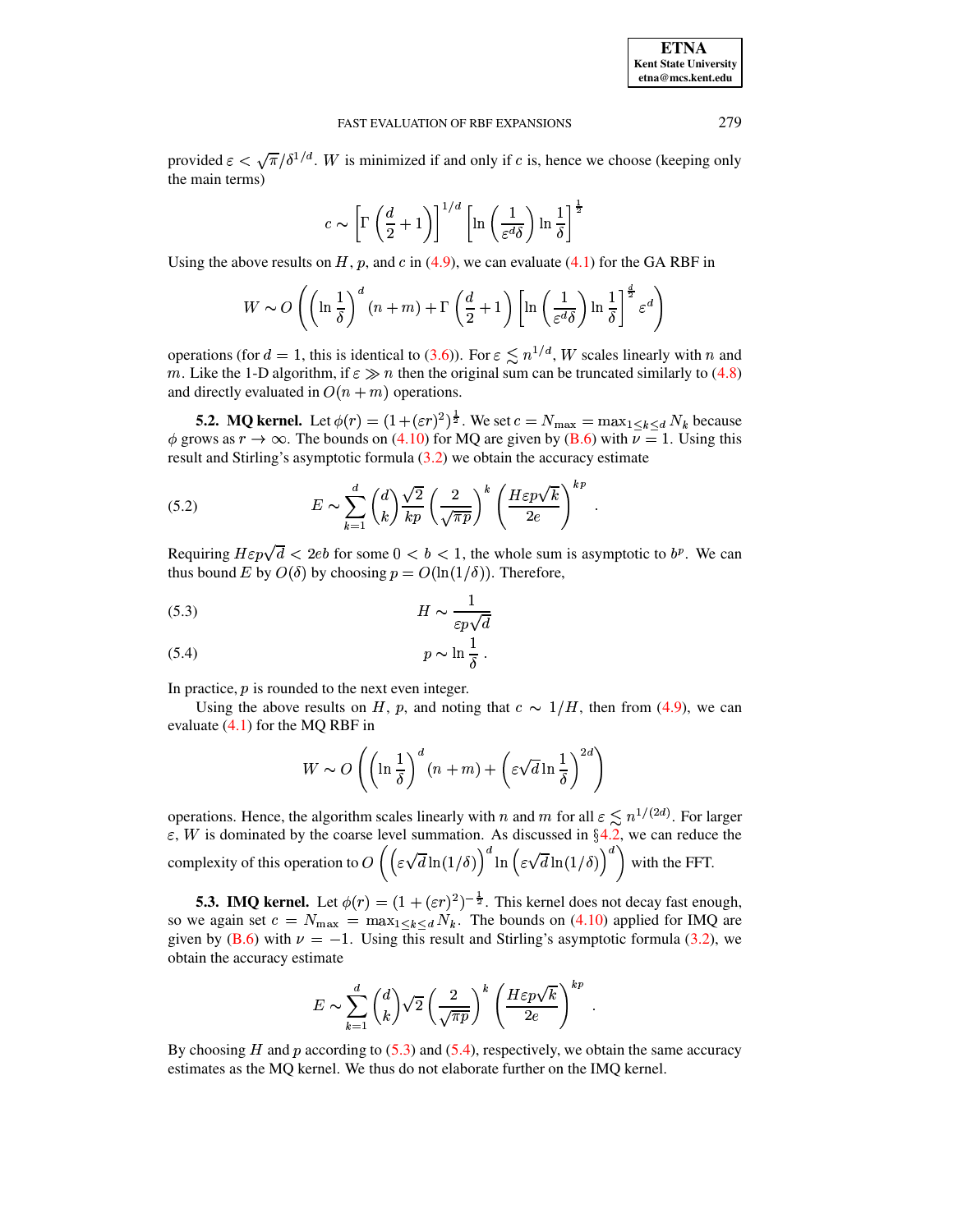<span id="page-17-0"></span>6. Numerical results. We verify the complexity and accuracy results of our algorithm for a set of test examples similar to those presented in [39]. In all experiments, we set  $\varepsilon =$  $(n^{1/2d})/4$ , select expansion coefficients  $\{\lambda(y_j)\}_{j=0}^n$  randomly from  $[-1, 1]$ , and measure the relative error E according to (2.10). In all cases, the reported results are averaged over at least five different random choices of  $\{\lambda(y_j)\}_{j=0}^n$ . Note that in all but the last test problem, the fast coarse summation technique of  $\S 4.2$  is not employed.

To guarantee the accuracy of the algorithm is  $O(\delta)$ , the input parameters p, c, H for the different  $\phi$  are chosen as follows:

• GA kernel. We choose  $\delta_{\mathcal{I}} = \delta_{\mathcal{T}} = \delta/2$  to enforce  $\delta_{\mathcal{I}} + \delta_{\mathcal{T}} < \delta$ . For H and p we use the same 1-D values given by  $(3.7)$  and  $(3.8)$ , respectively. For c, we use the value

$$
c = \left\{ \begin{bmatrix} \frac{1}{H\varepsilon} \left[ \Gamma \left( \frac{d}{2} + 1 \right) \right]^{1/d} \left[ \ln \left( \frac{1}{1 - \left( 1 - \frac{\varepsilon^d \delta}{2\pi^{d/2}} \right)^{2/d}} \right) \right]^{\frac{1}{2}} \right\} & \varepsilon < \sqrt{\pi} \left( \frac{2}{\delta} \right)^{1/d}, \\ 0 & \varepsilon \geq \sqrt{\pi} \left( \frac{2}{\delta} \right)^{1/d} .\end{bmatrix}
$$

• MQ and IMQ kernels. No truncation is performed (i.e.  $\delta_{\mathcal{T}} = 0$ );

$$
H = \frac{2eb}{\varepsilon \overline{p}\sqrt{d}} \ ,
$$

where  $\bar{p}$  is given by (3.10); and p is given by (3.12).

The paramters could be further optimized by optimizing  $b$  for each test case; this is not necessary because good results are obtained for a wide range of  $b$  values. In all the following results, *b* was chosen in  $[0.25, 0.35]$ .

<span id="page-17-2"></span>EXAMPLE 6.1. We consider evaluation with the GA kernel with *n* centers  ${y_j}_{j=0}^n$  and  $m = n$  evaluation points  $\{x_i\}_{i=0}^m$  uniformly distributed in [0, 1]<sup>2</sup> (they do not necessarily coincide). Table  $6.1$  shows the relative error  $E$  of our fast evaluation method. As expected,  $E < \delta$  in all cases. Table 6.2 similarly compares the number of operations required for our method versus a direct evaluation. The work scales as  $W \approx \alpha (\ln(1/\delta))^2 (n + m)$ , where  $2.3 < \alpha < 6.2$ .

**TABLE 6.1** 

<span id="page-17-1"></span>Relative error E of the multilevel evaluation method for Example 6.1 (GA kernel and uniform distribution in  $[0, 1]$ <sup>2</sup>).

| $n = m \begin{bmatrix} 1 & \delta = 10^{-2} \\ 0 & \delta = 10^{-4} \\ 0 & \delta = 10^{-6} \\ 0 & \delta = 10^{-8} \\ 0 & \delta = 10^{-10} \\ 0 & \delta = 10^{-10} \\ 0 & \delta = 10^{-10} \\ 0 & \delta = 10^{-10} \\ 0 & \delta = 10^{-10} \\ 0 & \delta = 10^{-10} \\ 0 & \delta = 10^{-10} \\ 0 & \delta = 10^{-10} \\ 0 & \delta = 10^{-10} \\ 0 & \delta = 10^{-10} \\ 0 & \delta = 10^{-10} \\ 0 & \delta$ |  |  |
|-----------------------------------------------------------------------------------------------------------------------------------------------------------------------------------------------------------------------------------------------------------------------------------------------------------------------------------------------------------------------------------------------------------------------|--|--|
| $1000$   $7.67 \cdot 10^{-3}$ $2.68 \cdot 10^{-5}$ $1.22 \cdot 10^{-7}$ $2.81 \cdot 10^{-9}$ $1.29 \cdot 10^{-11}$                                                                                                                                                                                                                                                                                                    |  |  |
| $2000\begin{array}{l} 5.37\cdot 10^{-3} \\ 2.60\cdot 10^{-5} \\ 6.86\cdot 10^{-8} \\ 3.88\cdot 10^{-9} \\ 1.67\cdot 10^{-11} \\ \end{array}$                                                                                                                                                                                                                                                                          |  |  |
| $4000$   $7.76 \cdot 10^{-3}$ $2.81 \cdot 10^{-5}$ $1.41 \cdot 10^{-7}$ $2.29 \cdot 10^{-9}$ $9.12 \cdot 10^{-12}$                                                                                                                                                                                                                                                                                                    |  |  |
| $8000$   $7.37 \cdot 10^{-3}$ $2.40 \cdot 10^{-5}$ $1.25 \cdot 10^{-7}$ $2.61 \cdot 10^{-9}$ $1.19 \cdot 10^{-11}$                                                                                                                                                                                                                                                                                                    |  |  |
| $16000$   $6.96 \cdot 10^{-3}$ $3.30 \cdot 10^{-5}$ $9.78 \cdot 10^{-8}$ $2.69 \cdot 10^{-9}$ $1.29 \cdot 10^{-11}$                                                                                                                                                                                                                                                                                                   |  |  |

<span id="page-17-3"></span>EXAMPLE 6.2. We consider non-uniformly distributed points in  $[0,1]^2$  with the MQ kernel. The  $n$  centers are randomly placed within one tenth of the diagonal of the unit square ("track data"), while the  $m = n$  evaluation points are uniformly distributed in [0, 1]<sup>2</sup>. Table 6.3 shows the relative error  $E$  of our fast evaluation method. Similarly to the 1-D example of §3.2.1, we see that  $E \ll \delta$ , especially as  $\delta \to 0$  (i.e. as p grows). This is most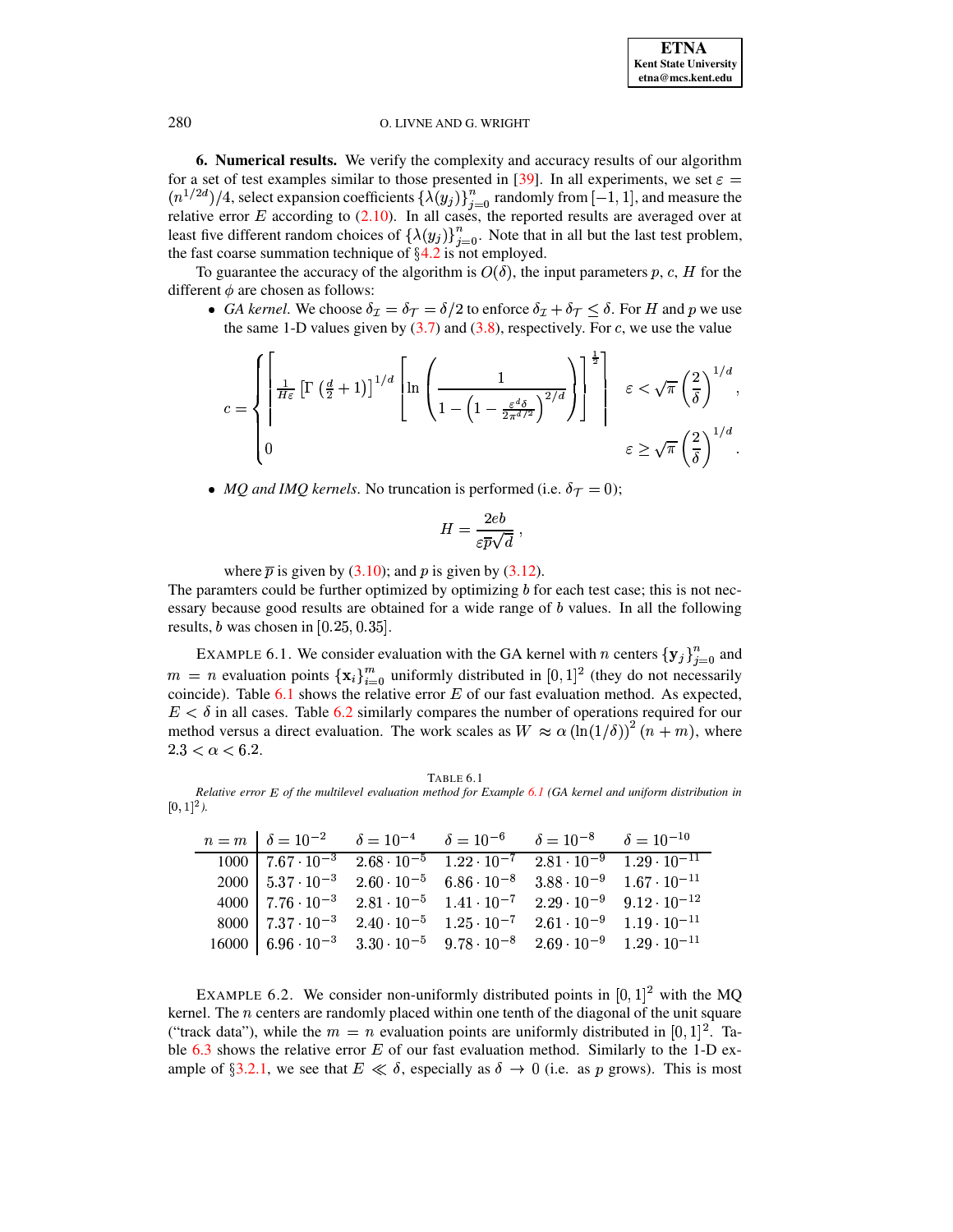<span id="page-18-0"></span>

| TABLE 6.2                                                                                                   |
|-------------------------------------------------------------------------------------------------------------|
| Comparison of the work (number of floating-point operations) W required of the multilevel evaluation method |
| for Example 6.1. The right column indicates the number of operations required for a direct evaluation.      |

|       |         |         |                   |          | $n \mid \delta = 10^{-2} \quad \delta = 10^{-4} \quad \delta = 10^{-6} \quad \delta = 10^{-8} \quad \delta = 10^{-10}$ direct |                                        |
|-------|---------|---------|-------------------|----------|-------------------------------------------------------------------------------------------------------------------------------|----------------------------------------|
| 1000  | 222390  | 755430  | 2127278           | 3344730  |                                                                                                                               | 6619962   $8.00 \cdot \overline{10^6}$ |
| 2000  | 409350  | 1400574 | 3252254           | 5329450  |                                                                                                                               | $9885050$   $3.20 \cdot 10^7$          |
| 4000  | 773678  | 2416630 | 5528558           | 8625914  | $15167242$   $1.28 \cdot 10^8$                                                                                                |                                        |
| 8000  | 1483126 | 4482486 | 9628334           | 14335274 | $25401362$   $5.12 \cdot 10^8$                                                                                                |                                        |
| 16000 | 2879694 | 8308262 | 17660518 25416082 |          | 42800330   $2.05 \cdot 10^9$                                                                                                  |                                        |

likely because our asymptotic error bound for (5.2) does not account for the  $p^{k/2+1}$  quantity in the denominator of the terms in the summation. The complexity  $W$  for this example is similarly presented in Table 6.4. Again, the method scales linearly with  $n$  and  $m$ . We observe that for smaller  $\delta$  the break-even point between our fast method and the direct method occurs<br>for larger n (e.g., for  $\delta = 10^{-10}$ , at  $n \approx 2500$ ). However, in these cases the actual error  $E \ll \delta$  and is close to machine precision; still, for  $E \ge 10^{-10}$  our method is faster than direct summation for all  $n > 1000$ .

TABLE 6.3 Relative error  $E$  of the multilevel evaluation method for Example 6.2 (MQ kernel and track data).

<span id="page-18-1"></span>

|                                                  |                                                                                   | $n = m$ $\delta = 10^{-2}$ $\delta = 10^{-4}$ $\delta = 10^{-6}$ $\delta = 10^{-8}$ $\delta = 10^{-10}$               |  |
|--------------------------------------------------|-----------------------------------------------------------------------------------|-----------------------------------------------------------------------------------------------------------------------|--|
|                                                  | $1000 \mid 2.61 \cdot 10^{-4} \quad 1.91 \cdot 10^{-7} \quad 2.51 \cdot 10^{-10}$ | $2.25 \cdot 10^{-13}$ 6.26 $\cdot 10^{-15}$                                                                           |  |
|                                                  | 2000   $1.51 \cdot 10^{-4}$ $1.60 \cdot 10^{-7}$ $1.02 \cdot 10^{-10}$            | $3.15 \cdot 10^{-13}$ $1.17 \cdot 10^{-14}$                                                                           |  |
| 4000   $2.14 \cdot 10^{-4}$ $1.53 \cdot 10^{-7}$ | $1.91 \cdot 10^{-10}$                                                             | $1.07 \cdot 10^{-13}$ $7.47 \cdot 10^{-15}$                                                                           |  |
| 8000   $3.98 \cdot 10^{-4}$ $1.20 \cdot 10^{-7}$ | $1.38 \cdot 10^{-10}$                                                             | $1.27 \cdot 10^{-13}$ $1.27 \cdot 10^{-14}$                                                                           |  |
|                                                  |                                                                                   | $16000$   $1.19 \cdot 10^{-4}$ $6.64 \cdot 10^{-8}$ $9.12 \cdot 10^{-11}$ $1.33 \cdot 10^{-13}$ $3.65 \cdot 10^{-14}$ |  |

#### TABLE 6.4

<span id="page-18-2"></span>Comparison of the work (number of floating-point operations) W required of the multilevel evaluation method for Example 6.2. The right column indicates the number of operations required for a direct evaluation.

|       |         |         |                   |            | $n = m \left[\begin{array}{ccc} \delta = 10^{-2} & \delta = 10^{-4} & \delta = 10^{-6} & \delta = 10^{-8} & \delta = 10^{-10} \end{array}\right]$ direct |  |
|-------|---------|---------|-------------------|------------|----------------------------------------------------------------------------------------------------------------------------------------------------------|--|
| 1000  | 392802  | 1511234 | 5049898           | 12628610   | $33812486$   $8.00 \cdot 10^6$                                                                                                                           |  |
| 2000  | 687802  | 2516386 | 7326882           | - 19076506 | $47297334$   $3.20 \cdot 10^7$                                                                                                                           |  |
| 4000  | 1311362 | 4236162 | 11561786 28960970 |            | 69457774   $1.28 \cdot 10^8$                                                                                                                             |  |
| 8000  | 2599938 | 7427058 |                   |            | $19664850$ $46111210$ $110157894$ $5.12 \cdot 10^8$                                                                                                      |  |
| 16000 | 5024234 |         |                   |            | $13636026$ $32958874$ $75800306$ $172780942$ $2.05 \cdot 10^9$                                                                                           |  |

<span id="page-18-3"></span>EXAMPLE 6.3. We use the same "track data" setup as Example 6.2, but investigate the case where  $n \ll m$ , which typically occurs in applications. The exact relationship is  $m = 10n$  evaluation points uniformly distributed in [0, 1]<sup>2</sup>. The relative error for this example is shown in Table 6.5. The observed  $E \ll \delta$  can again be explained as in Example 6.2. Table 6.4 displays the operation count, which grows linearly with n and m. Here whenever the measured E is  $O(\delta)$ , the complexity of our fast evaluation is lower than a direct evaluation.

<span id="page-18-4"></span>EXAMPLE 6.4. We consider evaluation of the IMQ kernel with n centers and  $m = n$ evaluation points uniformly distributed in  $[0, 1]^3$ . This simulates force calculation in an n-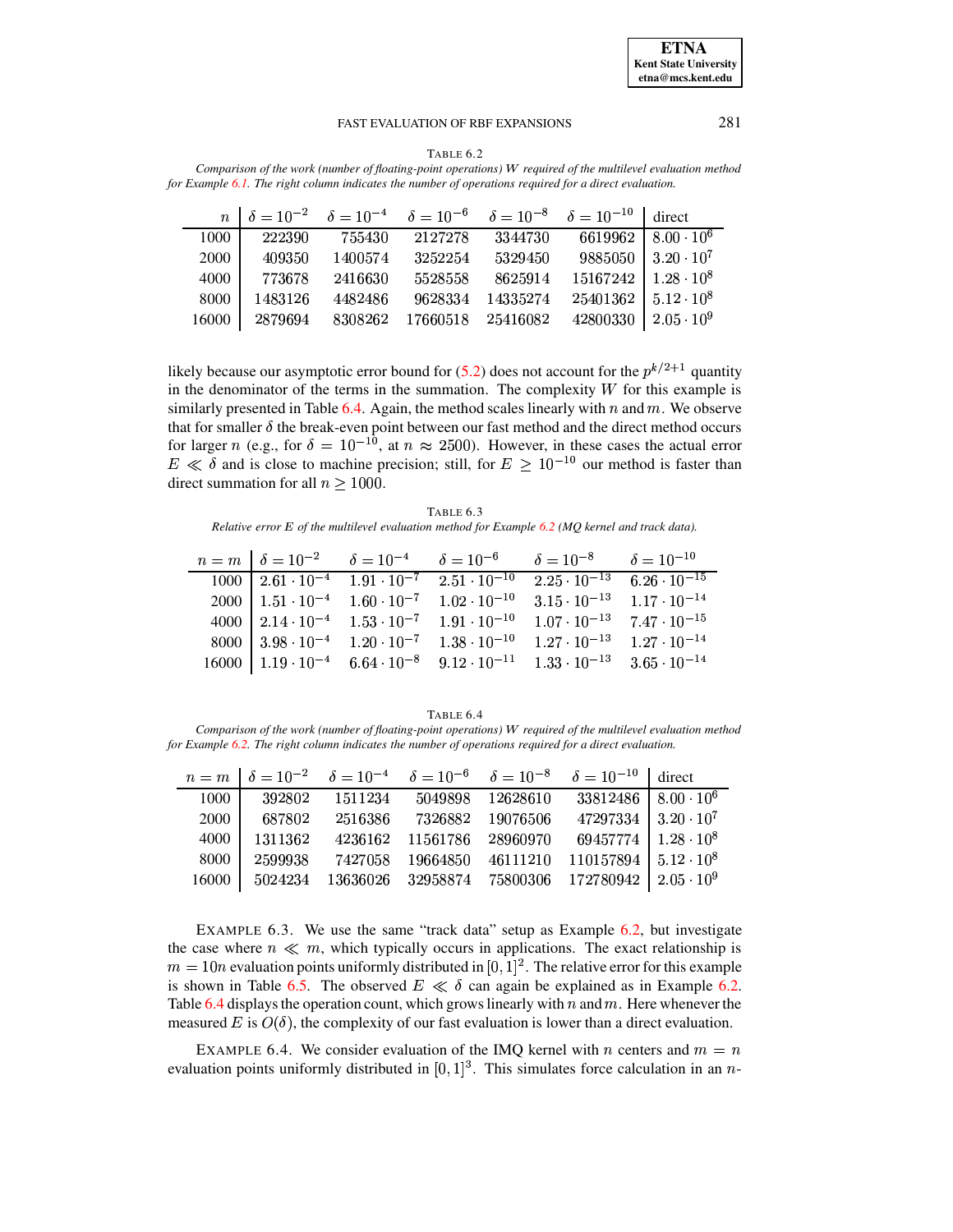TABLE 6.5

<span id="page-19-1"></span>*Relative error*  $E$  *of the multilevel evaluation method for <i>Example* [6.3](#page-18-3) *(MQ kernel, track data, and*  $m = 10n$ ).

|  | $m \mid \delta = 10^{-2}$ $\delta = 10^{-4}$ $\delta = 10^{-6}$ $\delta = 10^{-8}$ $\delta = 10^{-10}$              |                                             |                                                                                                                                  |
|--|---------------------------------------------------------------------------------------------------------------------|---------------------------------------------|----------------------------------------------------------------------------------------------------------------------------------|
|  |                                                                                                                     |                                             | $2000 \mid 3.12 \cdot 10^{-4}$ $\overline{2.72 \cdot 10^{-7}}$ $3.04 \cdot 10^{-10}$ $3.53 \cdot 10^{-13}$ $4.63 \cdot 10^{-15}$ |
|  | 4000   $2.59 \cdot 10^{-4}$ $2.17 \cdot 10^{-7}$ $2.30 \cdot 10^{-10}$                                              | $2.94 \cdot 10^{-13}$ $5.80 \cdot 10^{-15}$ |                                                                                                                                  |
|  | 8000   $2.98 \cdot 10^{-4}$ $2.35 \cdot 10^{-7}$ $2.67 \cdot 10^{-10}$                                              | $3.20 \cdot 10^{-13}$ $7.22 \cdot 10^{-15}$ |                                                                                                                                  |
|  | $16000$   $2.52 \cdot 10^{-4}$ $2.26 \cdot 10^{-7}$ $2.53 \cdot 10^{-10}$                                           | $3.14 \cdot 10^{-13}$ $9.02 \cdot 10^{-15}$ |                                                                                                                                  |
|  | $32000$   $3.18 \cdot 10^{-4}$ $2.60 \cdot 10^{-7}$ $2.80 \cdot 10^{-10}$                                           | $3.38 \cdot 10^{-13}$ $1.72 \cdot 10^{-14}$ |                                                                                                                                  |
|  | 64000   $1.49 \cdot 10^{-4}$ $8.68 \cdot 10^{-8}$ $9.37 \cdot 10^{-11}$ $1.33 \cdot 10^{-13}$ $1.25 \cdot 10^{-14}$ |                                             |                                                                                                                                  |

#### TABLE 6.6

*Comparison of the work (number of floating-point operations) required of the multilevel evaluation method for Example [6.3.](#page-18-3) The right column indicates the number of operations required for a direct evaluation.*

|        |         |                 |  | $m \mid \delta = 10^{-2} \quad \delta = 10^{-4} \quad \delta = 10^{-6} \quad \delta = 10^{-8} \quad \delta = 10^{-10}$ direct |  |
|--------|---------|-----------------|--|-------------------------------------------------------------------------------------------------------------------------------|--|
| 2000 l | 372234  |                 |  | $1164906$ $3172234$ $7533306$ $19002414$ $3.\overline{20 \cdot 10^6}$                                                         |  |
| 4000   | 717634  | 1975122 5092482 |  | $11646866$ $26958734$   $1.28 \cdot 10^7$                                                                                     |  |
| 8000   | 1364834 | 3665794         |  | $8366586$ 17364106 41132334 5.12 0                                                                                            |  |
| 16000  |         | 2686602 6662458 |  | $14243802$ 29371442 63761742 2.05 10 <sup>8</sup>                                                                             |  |
| 32000  | 5308962 | 12680186        |  | 25961810 50172050 104153542 8.19 $\cdot$ 10 <sup>8</sup>                                                                      |  |
| 64000  |         |                 |  | $10530994$ 24709058 48637778 87890530 173708942 3.28 10 <sup>9</sup>                                                          |  |

body simulation with the Plummer potential [\[39\]](#page-24-16). Table [6.7](#page-19-2) displays the relative error, and again  $E$  is well below  $\delta$ . Table [6.8](#page-20-1) shows operation counts; here we use the FFT coarse summation (§[4.2\)](#page-15-2). The algorithm scales linearly with n, m and  $(\ln(1/\delta))^q$  where  $q \approx 2.5$ (i.e. slightly better than the expected  $q = 3$ , for  $n \leq 10^5$ ). Our method is faster than direct summation in all cases except  $n = 5000$  and  $\delta = 10^{-10}$  (where again  $E \approx 10^{-14} \ll \delta$ ).

<span id="page-19-2"></span>TABLE 6.7 *Relative error E of the multilevel evaluation method with fast coarse level summation for Example* [6.4](#page-18-4) *(IMQ kernel and uniform distribution in*  $[0, 1]^3$ *).* 

|  |  | $n = m \begin{bmatrix} \delta = 10^{-2} \\ \delta = 10^{-4} \\ \end{bmatrix}$ $\delta = 10^{-6} \begin{bmatrix} \delta = 10^{-8} \\ \delta = 10^{-10} \\ \end{bmatrix}$ |                                                                                                                     |
|--|--|-------------------------------------------------------------------------------------------------------------------------------------------------------------------------|---------------------------------------------------------------------------------------------------------------------|
|  |  |                                                                                                                                                                         | $5000$   $1.91 \cdot 10^{-3}$ $8.85 \cdot 10^{-7}$ $3.65 \cdot 10^{-9}$ $1.84 \cdot 10^{-12}$ $2.62 \cdot 10^{-14}$ |
|  |  | $10000 \mid 3.63 \cdot 10^{-3} \quad 1.90 \cdot 10^{-6} \quad 8.39 \cdot 10^{-9} \quad 4.79 \cdot 10^{-12} \quad 4.17 \cdot 10^{-14}$                                   |                                                                                                                     |
|  |  | 20000   $2.19 \cdot 10^{-3}$ $1.11 \cdot 10^{-6}$ $4.43 \cdot 10^{-9}$ $2.64 \cdot 10^{-12}$ $3.61 \cdot 10^{-14}$                                                      |                                                                                                                     |
|  |  | 40000   $2.72 \cdot 10^{-3}$ $1.25 \cdot 10^{-6}$ $5.16 \cdot 10^{-9}$ $3.13 \cdot 10^{-12}$ $6.07 \cdot 10^{-14}$                                                      |                                                                                                                     |
|  |  | 80000   $2.71 \cdot 10^{-3}$ $1.12 \cdot 10^{-6}$ $4.42 \cdot 10^{-9}$ $2.31 \cdot 10^{-12}$ $5.36 \cdot 10^{-14}$                                                      |                                                                                                                     |
|  |  | $100000$   $1.69 \cdot 10^{-3}$ $6.68 \cdot 10^{-7}$ $2.56 \cdot 10^{-9}$ $1.40 \cdot 10^{-12}$ $6.05 \cdot 10^{-14}$                                                   |                                                                                                                     |

<span id="page-19-0"></span>**6.1. Comparison with other fast methods.** Preliminary results comparing the performance of the multilevel approach with FMM and FGT for various smooth kernels and expansion coefficients suggest that the multilevel approach has a uniformly bounded evaluation error for all  $\varepsilon$ , whereas the other methods may have an uncontrolled error (or uncontrolled complexity) for some regions of the shape parameter. However, more extensive and systematic comparison of the methods is called for, which is left to a future paper.

 $\mathbf{r}$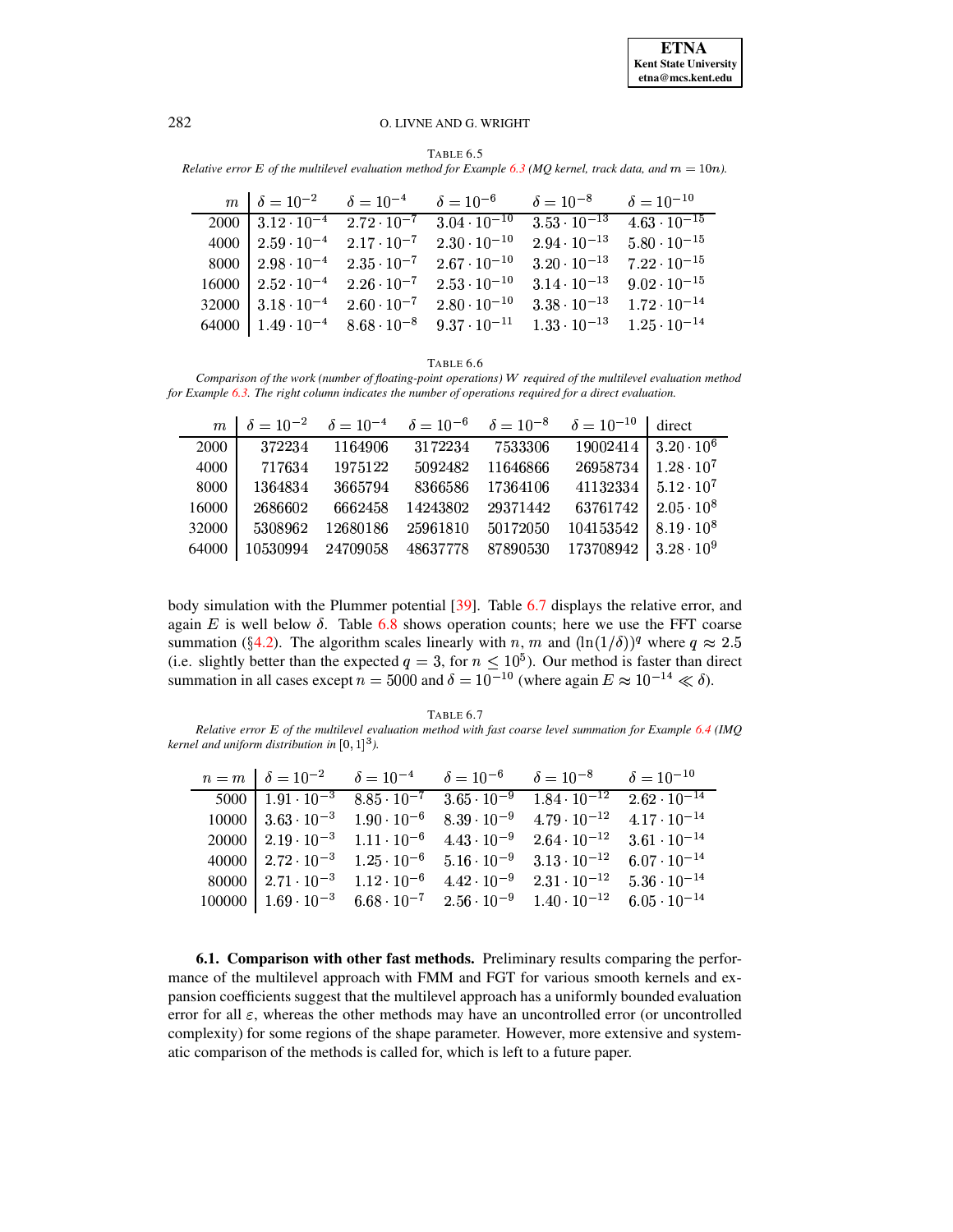<span id="page-20-1"></span>TABLE 6.8 *Comparison of the work (number of floating-point operations) required of the multilevel evaluation method* for Example [6.4](#page-18-4) with fast coarse level summation. The right column indicates the number of operations required for *a direct evaluation.*

|  |  | $n = m$ $\delta = 10^{-2}$ $\delta = 10^{-4}$ $\delta = 10^{-6}$ $\delta = 10^{-8}$ $\delta = 10^{-10}$ direct                                                            |  |
|--|--|---------------------------------------------------------------------------------------------------------------------------------------------------------------------------|--|
|  |  | $5000$   $3.02 \cdot 10^6$ $2.91 \cdot 10^7$ $5.86 \cdot 10^7$ $1.35 \cdot 10^8$ $2.83 \cdot 10^8$   $2.75 \cdot 10^8$                                                    |  |
|  |  | $10000$   $6.16 \cdot 10^6$ $4.15 \cdot 10^7$ $8.14 \cdot 10^7$ $2.78 \cdot 10^8$ $5.83 \cdot 10^8$   $1.10 \cdot 10^9$                                                   |  |
|  |  | $20000$ $1.06 \cdot 10^7$ $6.61 \cdot 10^7$ $1.66 \cdot 10^8$ $3.97 \cdot 10^8$ $8.29 \cdot 10^8$ $4.40 \cdot 10^9$                                                       |  |
|  |  | 40000   $1.95 \cdot 10^7$ $1.15 \cdot 10^8$ $2.57 \cdot 10^8$ $6.34 \cdot 10^8$ $1.32 \cdot 10^9$ $1.76 \cdot 10^{10}$                                                    |  |
|  |  | $80000$   $3.93 \cdot 10^7$ $2.32 \cdot 10^8$ $4.39 \cdot 10^8$ $1.28 \cdot 10^9$ $2.67 \cdot 10^9$   $7.04 \cdot 10^{10}$                                                |  |
|  |  | $100000$ $\begin{array}{ l} 4.82 \cdot 10^7 \quad 2.82 \cdot 10^8 \quad 5.31 \cdot 10^8 \quad 1.52 \cdot 10^9 \quad 3.16 \cdot 10^9 \quad 1.10 \cdot 10^{11} \end{array}$ |  |

**7. Concluding remarks.** We presented a fast RBF evaluation algorithm for smooth radial kernels. It applies to other applications of many-body interactions with smooth kernels (e.g., image processing and atomistic simulations). The algorithm scales linearly with the number of centers and with the number of evaluation points. Each additional evaluation can be performed separately and costs  $O((\ln(1/\delta)^d))$  where  $\delta$  is the desired accuracy and d is the dimension. Numerical results with GA and GMQ RBFs fit the theoretical accuracy and work estimates. This fast evaluation will hopefully provide an important tool that will be easily implemented and integrated into existing RBF interpolation/approximation software, and will allow faster solutions of large-scale interpolation problems. We plan to expand the MATLAB code whose results were presented here, to a general-purpose library of fast RBF expansion evaluations. Directions for future research follow.

*Piecewise Smooth RBFs.* The evaluation algorithm can be generalized to piecewise smooth kernels as developed in [\[11,](#page-23-6) [14,](#page-23-13) [37\]](#page-24-27). Here  $O(\ln n)$  levels must be employed rather than two. The kernel is decomposed into a *smooth* (interpolated from a coarse level) and a *local* (directly summed) parts via "kernel softening" near  $r = 0$  [\[11\]](#page-23-6). To control the local part's evaluation complexity, local grid refinements should be employed at areas of high center/evaluation point densities [\[13\]](#page-23-14).

*Fast Fitting.* The fast evaluation provides fast matrix-vector multiplication to be integrated to any of the existing iterative methods such as Krylov-subspace method  $[2, 3, 21, 22, 1, 22]$  $[2, 3, 21, 22, 1, 22]$  $[2, 3, 21, 22, 1, 22]$  $[2, 3, 21, 22, 1, 22]$  $[2, 3, 21, 22, 1, 22]$  $[2, 3, 21, 22, 1, 22]$  $[2, 3, 21, 22, 1, 22]$  $[2, 3, 21, 22, 1, 22]$ [23\]](#page-24-13). Moreover, for some piecewise smooth kernels (e.g. GDS) the fitting problem can be solved by a multigrid cycle within a Full Multigrid (FMG) algorithm, along the lines of [\[12\]](#page-23-15). The fast evaluation is again employed to compute residuals. The cost of solving the fitting problem to a reasonable tolerance (analogous to the truncation errors in discretizing [\(1.3\)](#page-2-1) at the centers) is equivalent to  $2-3$  evaluations of s at all centers.

**8. Acknowledgements.** The first author was supported by the U.S. Department of Energy through the Center for Simulation of Accidental Fires and Explosions, under grant W-7405-ENG-48. The second author was supported by the National Science Foundation VIGRE grant DMS-0091675.

<span id="page-20-0"></span>The authors would also like to thank Dr. Bengt Fornberg and Ms. Cecil Piret for providing prelimary results on the FMM and FGT algorithms.

**Appendix A. Calculation of interpolation weights in**  $O(p)$  **operations. The 1-D pth**order polynomial that interpolates  $\{f_j\}_{i=0}^{p-1}$  at  $\{x_j\}_{i=0}^{p-1}$  can be conveniently expressed using

**ETNA Kent State University etna@mcs.kent.edu**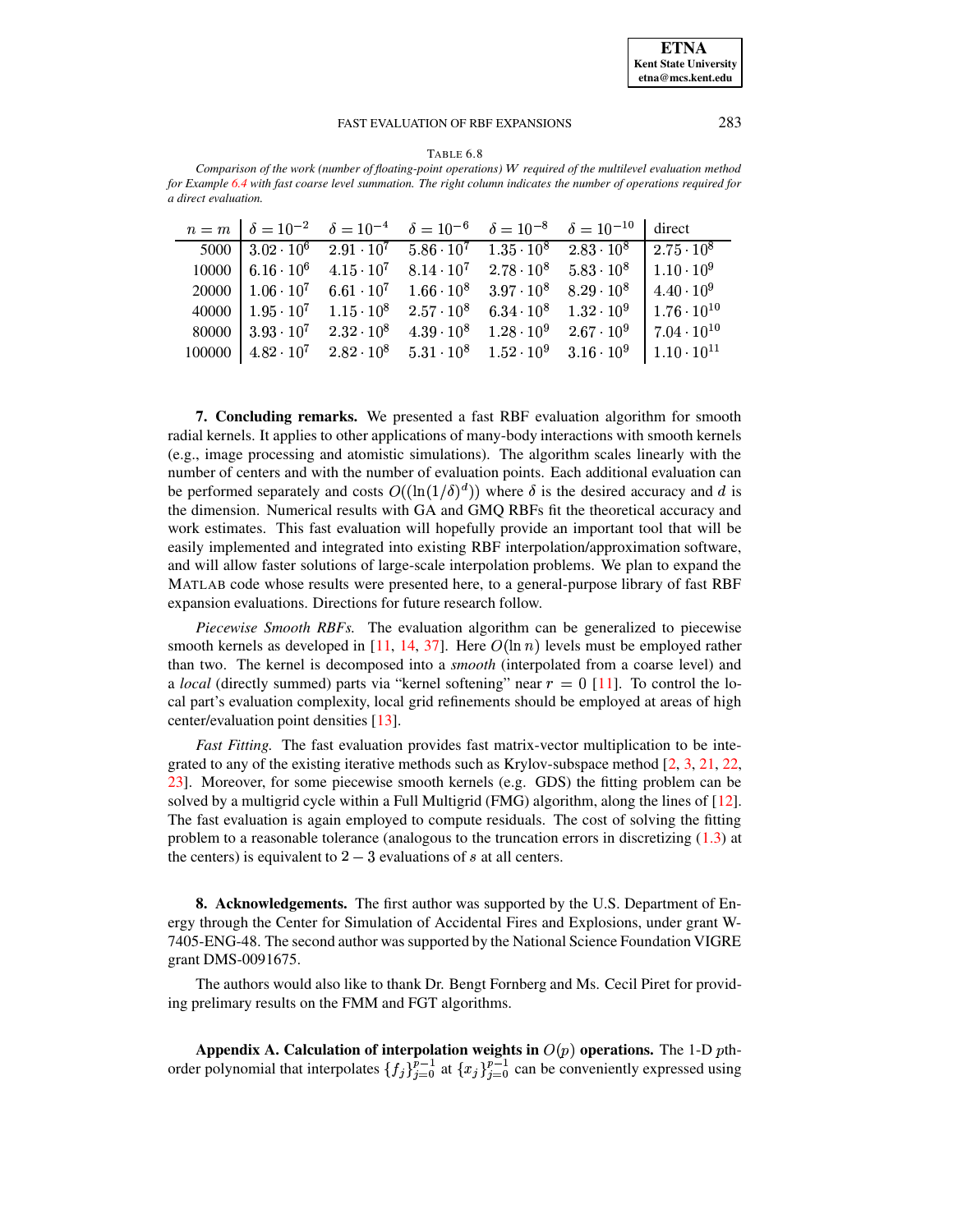the *barycentric* formula [8]

$$
q(x) = \frac{\sum_{j=0}^{p-1} \frac{c_j}{x - x_j} f_j}{\sum_{j=0}^{p-1} \frac{c_j}{x - x_j}} = \sum_{j=0}^{p-1} \left( \frac{\frac{c_j}{x - x_j}}{\sum_{i=0}^{p-1} \frac{c_i}{x - x_i}} \right) f_j =: \sum_{j=0}^{p-1} \omega_j f_j,
$$

where  $c_j = (\prod_{i \neq j} (x_j - x_i))^{-1}$ ,  $j = 0, 1, ..., p - 1$ . For equally spaced  $\{x_j\}_{j=0}^{p-1}$ , it is shown in [8, p.505] that, up to a multiplicative constant,  $c_j = (-1)^j {p-1 \choose j}$ . Because the  $c_j$  appear symmetrically in the numerator and denominator, the multiplicative constant is inconsequential and  $\{c_j\}_{j=0}^{p-1}$  ca weights  $\{\omega_j\}_{j=0}^{p-1}$  are thus computed in  $O(p)$  operations using the following algorithm.

<span id="page-21-2"></span>
$$
\tilde{\omega}_j \leftarrow c_j/(x - x_j), \quad j = 0, \dots, p - 1
$$

$$
\tilde{\omega} \leftarrow \sum_{j=0}^{p-1} \tilde{\omega}_j
$$

$$
\omega_j \leftarrow \tilde{\omega}_j/\tilde{\omega}, \quad j = 0, \dots, p - 1.
$$

<span id="page-21-0"></span>One should be careful about the numerical stability of the computation. In the second step, for instance,  $\{\tilde{\omega}_j\}_{j=0}^{p-1}$  should be sorted to minimize floating-point arithmetic round-off.

**Appendix B. Bounds on the derivatives of**  $\phi(r)$ . The GA kernel plays a central role in deriving the bounds for  $(4.10)$ , thus we first consider it. We use the well-known result

(B.1) 
$$
e^{-(\varepsilon\|\boldsymbol{\xi}\|)^2} = \left(\frac{1}{\pi^{k/2}}\prod_{j=1}^k \int_0^\infty e^{-\frac{\omega^2}{4}}\cos(\omega \varepsilon \xi_j)d\omega\right)\prod_{j=k+1}^d e^{-(\varepsilon \xi_j)^2}, \quad 1 \leq k \leq d,
$$

Thus, it sufficient to prove bounds for  $d = 1$  and then extend them inductively to any  $d > 1$ . Recalling that p is even, we have for  $d = 1$  that

<span id="page-21-1"></span>
$$
\left\| \frac{d^p}{d\xi_1^p} e^{-(\varepsilon \xi_1)^2} \right\|_{\infty} = \frac{1}{\sqrt{\pi}} \left\| \int_0^{\infty} e^{-\frac{\omega^2}{4}} (-1)^{p/2} (\varepsilon \omega)^p \cos(\omega \varepsilon \xi_1) d\omega \right\|_{\infty}
$$
  

$$
\leq \frac{\varepsilon^p}{\sqrt{\pi}} \int_0^{\infty} e^{-\frac{\omega^2}{4}} \omega^p d\omega = \varepsilon^p \left| \frac{d^p}{d\xi_1^p} e^{-\xi_1^2} \right|_{\xi_1 = 0}
$$
  

$$
= \frac{p! \varepsilon^p}{(p/2)!}.
$$

The last equality follows from  $[1, p. 933]$ . By induction, we thus obtain

(B.2) 
$$
\left\|\frac{\partial^{kp} e^{-(\varepsilon||\xi||)^2}}{\partial \xi_1^p \partial \xi_2^p \cdots \partial \xi_k^p}\right\|_{\infty} \le \left(\frac{p! \varepsilon^p}{(p/2)!}\right)^k \prod_{j=k+1}^d e^{-(\varepsilon \xi_j)^2} \le \left(\frac{p! \varepsilon^p}{(p/2)!}\right)^k, \quad 1 \le k \le d.
$$

To derive the bounds for the MO and IMO kernels we need the following definition: DEFINITION B.1. A function  $\Phi$  is said to be completely monotone on  $[0, \infty)$  if  $1 \Phi \in C$  In

7. 
$$
\Phi \in C[0, \infty)
$$
  
\n2. 
$$
\Phi \in C^{\infty}(0, \infty)
$$
  
\n3. 
$$
(-1)^{\ell} \frac{d^{\ell}}{dr^{\ell}} \Phi(r) \ge 0 \text{ for } r > 0 \text{ and } \ell = 0, 1, 2, ...
$$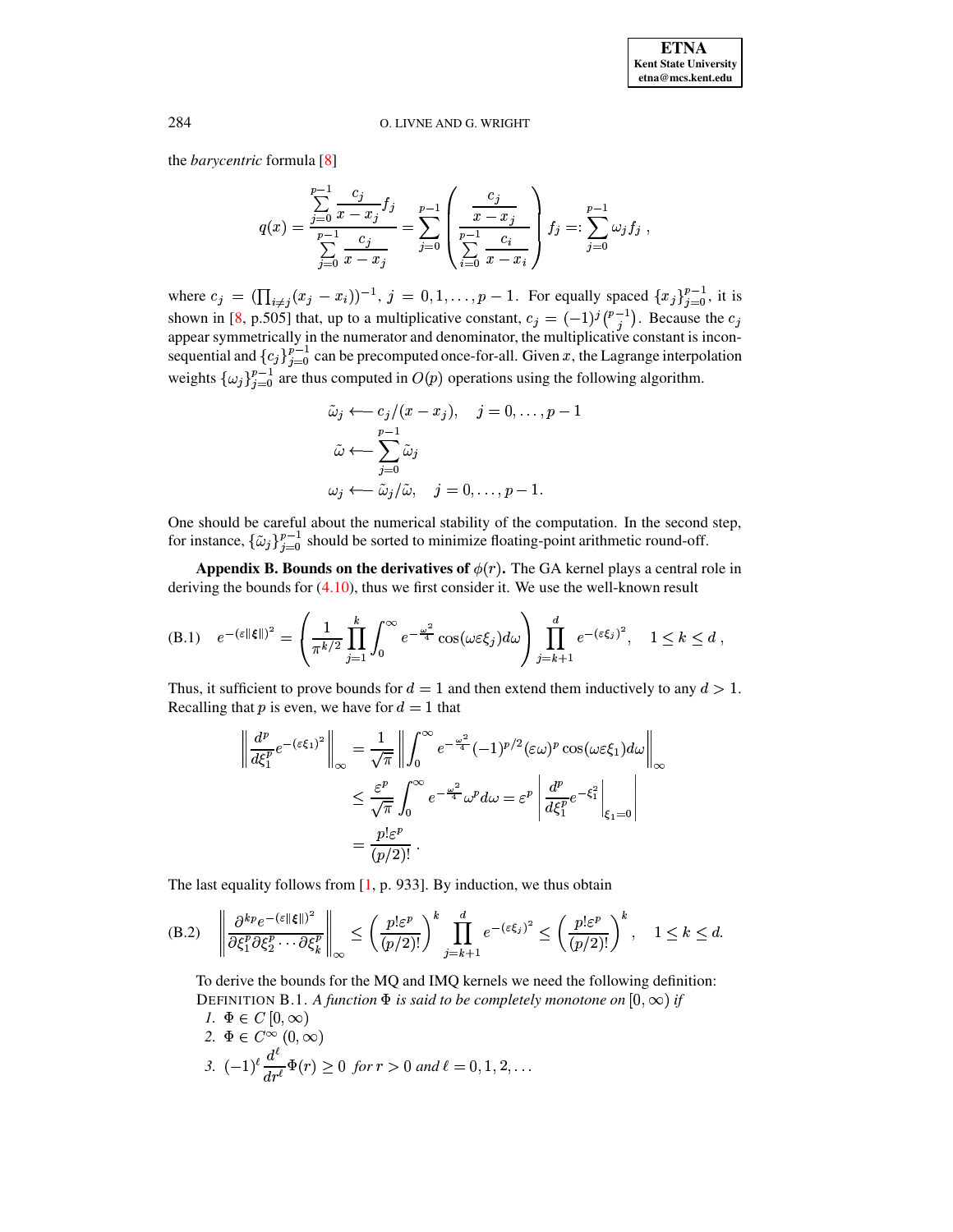Many radial kernels  $\phi(r)$  used in RBF interpolation have the property that  $\Phi(r) = \phi(\sqrt{r})$ is completely monotone because then the existence and uniqueness of an interpolant is guaranteed [15, §2.1]. For example, the GMQ kernel with  $\nu < 0$  (see Table 1.1) can be easily shown to have this property. Completely monotone functions are also classified by the Bernstein-Widder theorem [18, Ch.14]:

<span id="page-22-0"></span>THEOREM B.2. A function  $\Phi(r)$ ,  $r \geq 0$ , is completely monotone if and only if it can expressed in the form

(B.3) 
$$
\Phi(r) = \int_0^\infty e^{-sr} d\mu(s),
$$

where  $\mu$  is a nondecreasing bounded measure.

For radial kernels that satisfy  $\Phi(r) = \phi(\sqrt{r})$  is completely monotone, this theorem allows them to be related to the GA kernel. We can thus use the bounds  $(B.2)$  to obtain bounds on  $(4.10)$  for these kernels (the validity for differentiating under the integral sign in  $(B.3)$  is justified in [18, p.97]). We illustrate the bounding procedure for the GMQ kernel with  $\nu < 0$ , which has the Bernstein-Widder form

(B.4) 
$$
(1 + (\varepsilon ||\xi||)^2)^{\nu/2} = \frac{1}{\Gamma(-\frac{\nu}{2})} \int_0^\infty \frac{e^{-s}}{s^{\nu/2 + 1}} e^{-s(\varepsilon ||\xi||)^2} ds , \quad \nu < 0,
$$

as is easily verified by *Mathematica*. For  $d = 1$ , make the substitution

<span id="page-22-1"></span>
$$
e^{-s(\varepsilon\xi_1)^2} = \frac{1}{\sqrt{\pi}} \int_0^\infty e^{-\frac{\omega^2}{4}} (-1)^{p/2} (\sqrt{s}\varepsilon\omega)^p \cos(\omega\sqrt{s}\varepsilon x) d\omega.
$$

Differentiating under the integral of  $(B.4)$  then gives the bounds

$$
\left\| \frac{d^p}{d\xi_1^p} (1 + (\varepsilon \xi_1)^2)^{\nu/2} \right\|_{\infty} \le \frac{p! \varepsilon^p}{(p/2)!} \frac{1}{\Gamma(-\frac{\nu}{2})} \int_0^{\infty} e^{-s} s^{p/2 - (\nu/2 + 1)} ds
$$

$$
= \frac{p! \varepsilon^p}{(p/2)!} \frac{\Gamma(\frac{p-\nu}{2})}{\Gamma(-\frac{\nu}{2})}, \quad \nu < 0.
$$

The last equality follows from the definition of the Gamma function [1, p.255]. Using the GA kernel property  $(B.1)$ , the bounds

$$
\left\| \frac{\partial^{kp} (1 + (\varepsilon ||\xi||)^2)^{\nu/2}}{\partial \xi_1^p \partial \xi_2^p \cdots \partial \xi_k^p} \right\|_{\infty} \le \left( \frac{p! \varepsilon^p}{(p/2)!} \right)^k \frac{1}{\Gamma(-\frac{\nu}{2})} \int_0^{\infty} e^{-s} s^{p/2 - (\nu/2 + 1)} ds
$$

$$
= \left( \frac{p! \varepsilon^p}{(p/2)!} \right)^k \frac{\Gamma(\frac{kq - \nu}{2})}{\Gamma(-\frac{\nu}{2})}, \quad 1 \le k \le d, \quad \nu < 0,
$$

follow by induction.

To obtain the bounds for the MQ kernel (i.e.  $\nu = 1$ ), we again need to relate it to the GA kernel. The following theorem of Sun (c.f.  $[18, p.110]$ ) provides the relation:

<span id="page-22-2"></span>THEOREM B.3. Let  $\Phi(r) \in C^{\infty}(0,\infty)$ , continuous at zero, and  $\frac{d}{dr}\Phi(r)$  be completely monotone but not constant on  $(0, \infty)$ . Then it is necessary and sufficient that  $\Phi(r)$  have the form

(B.5) 
$$
\Phi(r) = \Phi(0) + \int_0^\infty \frac{1 - e^{-sr}}{s} d\mu(s) , r \ge 0,
$$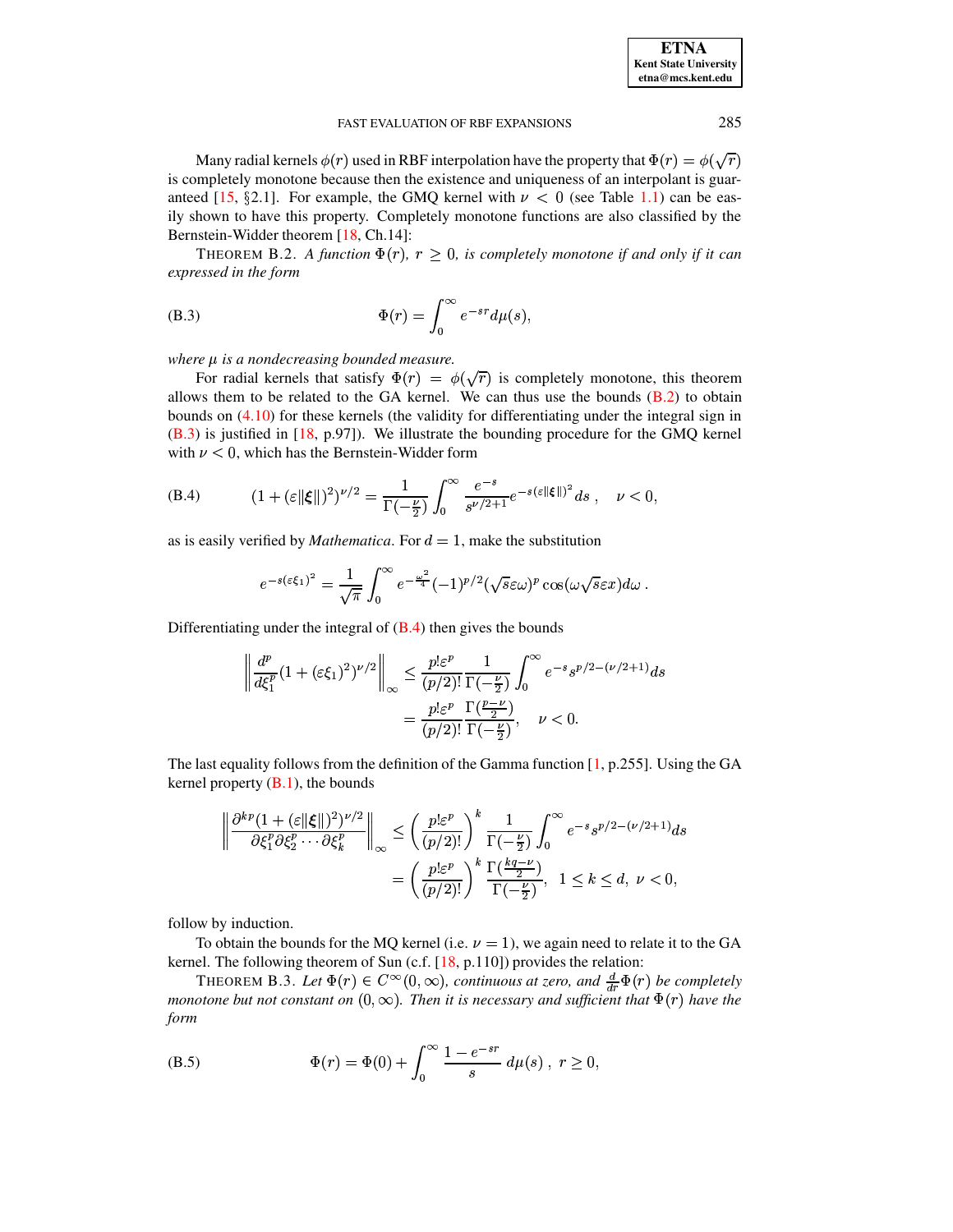for some nontrivial Borel measure  $\mu : [0, \infty) \to \mathbb{R}$  satisfying  $\int_{(1, \infty)} s^{-1} d\mu(s) < \infty$  and  $\mu((0,t)) < \infty$  for all t.

For radial kernels  $\phi(\sqrt{r}) = \Phi(r)$  satisfying this requirement (e.g. GMQ with  $0 < \nu <$ 2), we can thus use the GA kernel bounds  $(B.2)$  to obtain the desired bounds  $(4.10)$ . The GMQ kernel with  $0 < \nu < 2$ , can be expressed in the form (B.5) as follows

$$
(1+(\varepsilon\|\boldsymbol{\xi}\|)^2)^{\nu/2}=1-\frac{1}{\Gamma(-\frac{\nu}{2})}\int_0^\infty \frac{e^{-s}}{s^{\nu/2}}\left(\frac{1-e^{-s(\varepsilon\|\boldsymbol{\xi}\|)^2}}{s}\right)ds\;,\quad 0<\nu<2.
$$

<span id="page-23-12"></span>as is easily verified by *Mathematica*. Upon differentiating, the terms independent of  $\xi$  vanish and we are left with the exact same problem as the GMQ kernel with  $\nu < 0$ . Thus, we have the general result

(B.6) 
$$
\left\| \frac{\partial^{kp}(1+(\varepsilon||\boldsymbol{\xi}||)^2)^{\nu/2}}{\partial \xi_1^p \partial \xi_2^p \cdots \partial \xi_k^p} \right\|_{\infty} \leq \left( \frac{p! \varepsilon^p}{(p/2)!} \right)^k \left| \frac{\Gamma(\frac{kq-\nu}{2})}{\Gamma(-\frac{\nu}{2})} \right|, \quad 1 \leq k \leq d, \quad \nu < 2
$$

The MQ and IMQ bounds are given by  $\nu = 1$  and  $\nu = -1$ , respectively. We expect similar result for  $\nu > 2$  by integrating (B.5) the necessary number of times.

### **REFERENCES**

- <span id="page-23-11"></span>[1] M. ABRAMOWITZ AND I. A. STEGUN, eds., Handbook of mathematical functions-with formulas, graphs, and mathematical tables, Dover, New York, 1972.
- <span id="page-23-4"></span>[2] B. J. C. BAXTER, The interpolation theory of radial basis functions, PhD thesis, Trinity College, University of Cambridge, 1992.
- <span id="page-23-8"></span><span id="page-23-5"></span>[3] R. K. BEATSON, J. B. CHERRIE, AND C. T. MOUAT, Fast fitting of radial basis functions: Methods based on preconditioned GMRES iteration, Adv. Comput. Math., 11 (1999), pp. 253-270.
- [4] R. K. BEATSON, J. B. CHERRIE, AND D. L. RAGOZIN, Fast evaluation of radial basis functions: Methods of four-dimensional polyharmonic splines, SIAM J. Math. Anal., 32 (2001), pp. 1272-1310.
- <span id="page-23-9"></span>[5] R. K. BEATSON AND L. GREENGARD, A short course on fast multipole methods, in Wavelets, Multilevel Methods, and Elliptic PDEs, J. Levesley, W. Light, and M. Marletta, eds., Oxford University Press, Oxford, 1997, pp. 1-37.
- <span id="page-23-10"></span><span id="page-23-7"></span>[6] R. K. BEATSON AND W. A. LIGHT, Fast evaluation of radial basis functions: methods for 2-dimensional polyharmonic splines, IMA J. Numer. Anal., 17 (1997), pp. 343-372.
- [7] R. K. BEATSON AND G. N. NEWSAM, Fast evaluation of radial basis functions, part I, Comput. Math. Appl., 24 (1992), pp. 7-19.
- <span id="page-23-16"></span>[8] J. P. BERRUT AND L. N. TREFETHEN, Barycentric lagrange interpolation, SIAM Rev., 46 (2004), pp. 501-517.
- <span id="page-23-0"></span>[9] S. D. BILLINGS, R. K. BEATSON, AND G. N. NEWSAM, Interpolation of geophysical data with continuous global surfaces, Geophysics, 67 (2002), pp. 1810-1822.
- <span id="page-23-1"></span>[10] S. D. BILLINGS, G. N. NEWSAM, AND R. K. BEATSON, Smooth fitting of geophysical data with continuous global surfaces, Geophysics, 67 (2002), pp. 1823-1834.
- <span id="page-23-6"></span>[11] A. BRANDT, Multilevel computations of integral transforms and particle interaction with oscillatory kernels, Comput. Phys. Comm., 65 (1991), pp. 24-38.
- <span id="page-23-15"></span>[12] A. BRANDT AND A. A. LUBRECHT, Multilevel matrix multiplication and fast solution of integral equations, J. Comput. Phys., 90 (1990), pp. 348-370.
- <span id="page-23-14"></span>[13] A. BRANDT AND C. H. VENNER, Multilevel evaluation of integral transforms on adaptive grids, in Multigrid Methods V, W. Hackbusch and G. Wittum, eds., vol. 3 of Lecture Notes in Computational Science and Engineering, Springer, Berlin and Heidelberg, 1998, pp. 21–44.
- <span id="page-23-13"></span>-, Multilevel evaluation of integral transforms with asymptotically smooth kernels, SIAM J. Sci. Com- $[14]$ . put., 19 (1998), pp. 468-492.
- <span id="page-23-3"></span>[15] M. D. BUHMANN, Radial Basis Functions: Theory and Implementations, Cambridge Monographs on Applied and Computational Mathematics, No. 12, Cambridge University Press, Cambridge, 2003.
- <span id="page-23-2"></span>[16] J. C. CARR, R. K. BEATSON, J. B. CHERRIE, T. J. MITCHELL, W. R. FRIGHT, B. C. MCCALLUM, AND T. R. EVANS, Reconstruction and representation of 3d objects with radial basis functions, in SIG-GRAPH '01: Proceedings of the 28th annual conference on computer graphics and interactive techniques, ACM Press, New York, NY, 2001, pp. 67-76.